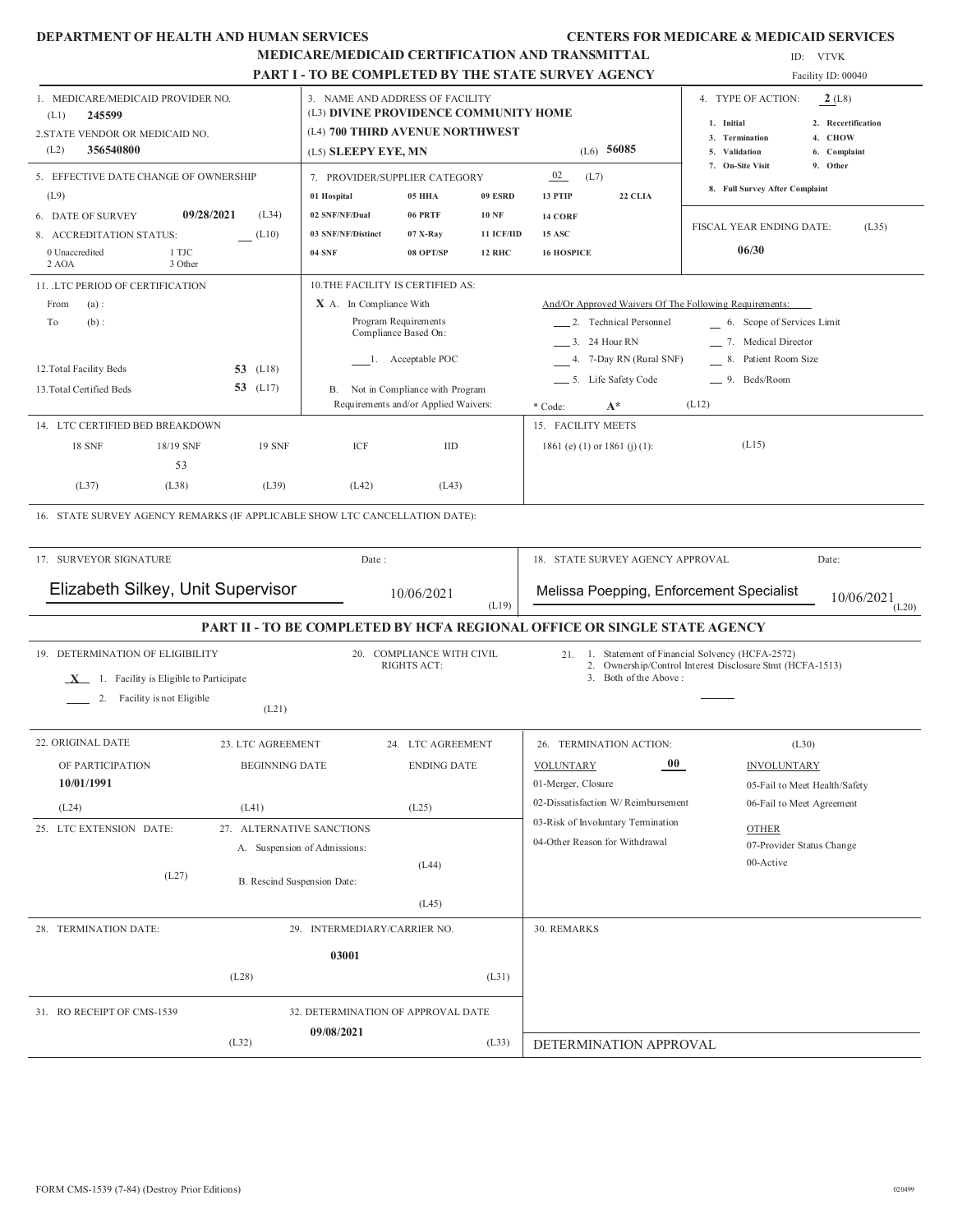

#### *P r o t e c t i n g , M a i n t a i n i n g a n d I m p r o v i n g t h e H e a l t h o f A l l M i n n e s o t a n s*

October 6, 2021

Electronically delivered CMS Certification Number (CCN): 245599

Administrator Divine Providence Community Home 700 Third Avenue Northwest Sleepy Eye, MN 56085

Dear Administrator:

The Minnesota Department of Health assists the Centers for Medicare and Medicaid Services (CMS) by surveying skilled nursing facilities and nursing facilities to determine whether they meet the requirements for participation. To participate as a skilled nursing facility in the Medicare program or as a nursing facility in the Medicaid program, a provider must be in substantial compliance with each of the requirements established by the Secretary of Health and Human Services found in 42 CFR part 483, Subpart B.

Based upon your facility being in substantial compliance, we are recommending to CMS that your facility be recertified for participation in the Medicare and Medicaid program.

Effective August 30, 2021 the above facility is certified for:

53 Skilled Nursing Facility/Nursing Facility Beds

Your facility's Medicare approved area consists of all 53 skilled nursing facility beds.

You should advise our office of any changes in staffing, services, or organization, which might affect your certification status. If, at the time of your next survey, we find your facility to not be in substantial compliance your Medicare and/or Medicaid provider agreement may be subject to non-renewal or termination.

Please contact me if you have any questions.

Sincerely,

 $M_{\cdot}$ 

Melissa Poepping, Health Program Representative Senior Program Assurance | Licensing and Certification Minnesota Department of Health P.O. Box 64900 Saint Paul, Minnesota 55164-0970 Phone: 651-201-4117 Email: melissa.poepping@state.mn.us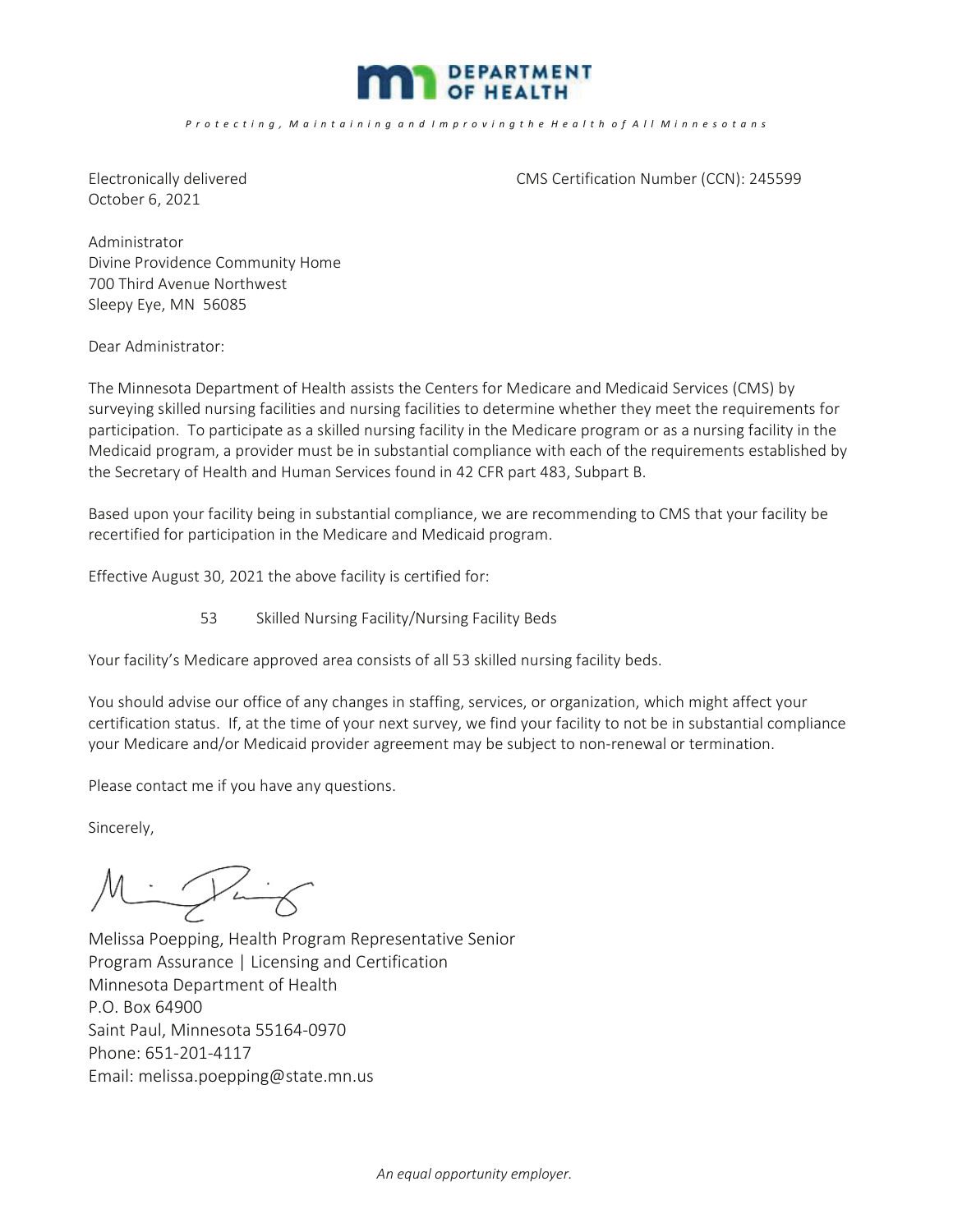

*P r o t e c t i n g , M a i n t a i n i n g a n d I m p r o v i n g t h e H e a l t h o f A l l M i n n e s o t a n s*

Electronically Delivered October 6, 2021

Administrator Divine Providence Community Home 700 Third Avenue Northwest Sleepy Eye, MN 56085

RE: CCN: 245599 Cycle Start Date: July 22, 2021

Dear Administrator:

On September 28, 2021, the Minnesota Departments of Health and Public Safety completed a revisit to verify that your facility had achieved and maintained compliance. Based on our review, we have determined that your facility has achieved substantial compliance; therefore no remedies will be imposed.

Feel free to contact me if you have questions.

Mintig

Melissa Poepping, Health Program Representative Senior Program Assurance | Licensing and Certification Minnesota Department of Health P.O. Box 64900 Saint Paul, Minnesota 55164-0970 Phone: 651-201-4117 Email: melissa.poepping@state.mn.us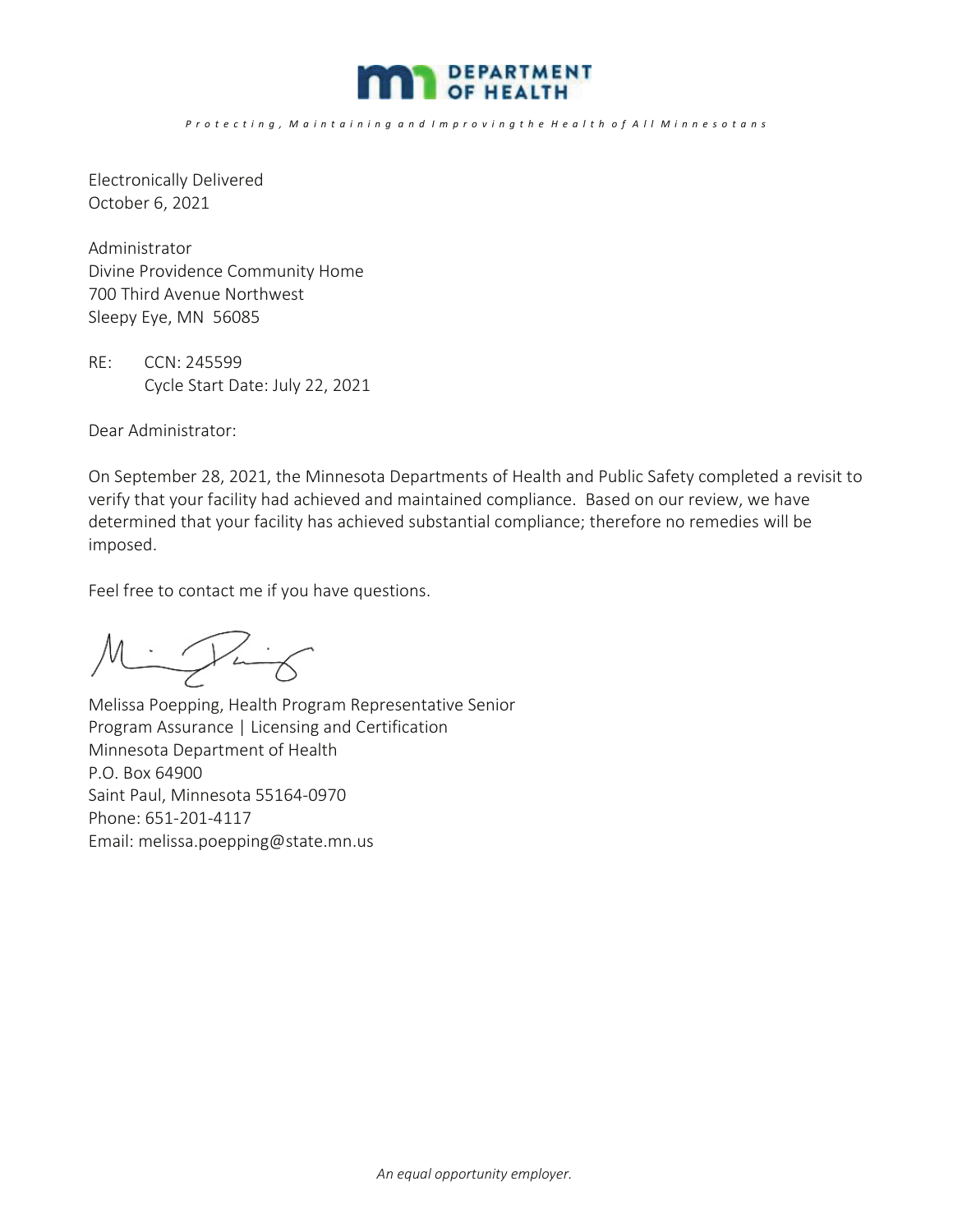|  | DEPARTMENT OF HEALTH AND HUMAN SERVICES |  |  |  |
|--|-----------------------------------------|--|--|--|
|--|-----------------------------------------|--|--|--|

#### CENTERS FOR MEDICARE & MEDICAID SERVICES

# MEDICARE/MEDICAID CERTIFICATION AND TRANSMITTAL

|                                                                             | <b>MEDICARE/MEDICAID CERTIFICATION AND TRANSMITTAL</b> |                                                                          |                                      |               | ID: VTVK                                                                 |                                                           |                               |
|-----------------------------------------------------------------------------|--------------------------------------------------------|--------------------------------------------------------------------------|--------------------------------------|---------------|--------------------------------------------------------------------------|-----------------------------------------------------------|-------------------------------|
|                                                                             |                                                        |                                                                          |                                      |               | PART I - TO BE COMPLETED BY THE STATE SURVEY AGENCY                      |                                                           | Facility ID: 00040            |
| 1. MEDICARE/MEDICAID PROVIDER NO.<br>245599<br>(L1)                         |                                                        | 3. NAME AND ADDRESS OF FACILITY<br>(L3) DIVINE PROVIDENCE COMMUNITY HOME |                                      |               |                                                                          | 4. TYPE OF ACTION:                                        | 2(L8)                         |
| 2.STATE VENDOR OR MEDICAID NO.                                              |                                                        | (L4) 700 THIRD AVENUE NORTHWEST                                          |                                      |               |                                                                          | 1. Initial<br>3. Termination                              | 2. Recertification<br>4. CHOW |
| (L2)<br>356540800                                                           |                                                        | (L5) <b>SLEEPY EYE, MN</b>                                               |                                      |               | $(L6)$ 56085                                                             | 5. Validation                                             | 6. Complaint                  |
| 5. EFFECTIVE DATE CHANGE OF OWNERSHIP<br>(L9)                               |                                                        | 7. PROVIDER/SUPPLIER CATEGORY<br>01 Hospital                             | <b>05 HHA</b>                        | 09 ESRD       | 02<br>(L7)<br>13 PTIP<br>22 CLIA                                         | 7. On-Site Visit<br>8. Full Survey After Complaint        | 9. Other                      |
| 07/22/2021<br><b>6. DATE OF SURVEY</b>                                      | (L34)                                                  | 02 SNF/NF/Dual                                                           | 06 PRTF                              | <b>10 NF</b>  | 14 CORF                                                                  |                                                           |                               |
| 8. ACCREDITATION STATUS:                                                    | (L10)                                                  | 03 SNF/NF/Distinct                                                       | $07$ X-Rav                           | 11 ICF/IID    | <b>15 ASC</b>                                                            | FISCAL YEAR ENDING DATE:                                  | (L35)                         |
| 0 Unaccredited<br>1 TJC<br>2 AOA<br>3 Other                                 |                                                        | <b>04 SNF</b>                                                            | 08 OPT/SP                            | <b>12 RHC</b> | <b>16 HOSPICE</b>                                                        | 06/30                                                     |                               |
| 11. LTC PERIOD OF CERTIFICATION                                             |                                                        | 10. THE FACILITY IS CERTIFIED AS:                                        |                                      |               |                                                                          |                                                           |                               |
| From<br>(a):                                                                |                                                        | A. In Compliance With                                                    |                                      |               | And/Or Approved Waivers Of The Following Requirements:                   |                                                           |                               |
| $(b)$ :<br>To                                                               |                                                        |                                                                          | Program Requirements                 |               | __ 2. Technical Personnel                                                | 6. Scope of Services Limit                                |                               |
|                                                                             |                                                        |                                                                          | Compliance Based On:                 |               | 3. 24 Hour RN                                                            | _7. Medical Director                                      |                               |
| 12. Total Facility Beds<br>53                                               | (L18)                                                  |                                                                          | 1. Acceptable POC                    |               | 4. 7-Day RN (Rural SNF)                                                  | 8. Patient Room Size                                      |                               |
| 13. Total Certified Beds                                                    | 53 $(L17)$                                             | $X$ B. Not in Compliance with Program                                    |                                      |               | __ 5. Life Safety Code                                                   | __ 9. Beds/Room                                           |                               |
|                                                                             |                                                        |                                                                          | Requirements and/or Applied Waivers: |               | $B^*$<br>* Code:                                                         | (L12)                                                     |                               |
| 14. LTC CERTIFIED BED BREAKDOWN                                             |                                                        |                                                                          |                                      |               | 15. FACILITY MEETS                                                       |                                                           |                               |
| <b>18 SNF</b><br>18/19 SNF                                                  | <b>19 SNF</b>                                          | ICF                                                                      | IID                                  |               | 1861 (e) (1) or 1861 (j) (1):                                            | (L15)                                                     |                               |
| 53<br>(L37)<br>(L38)                                                        | (L39)                                                  | (L42)                                                                    | (L43)                                |               |                                                                          |                                                           |                               |
| 16. STATE SURVEY AGENCY REMARKS (IF APPLICABLE SHOW LTC CANCELLATION DATE): |                                                        |                                                                          |                                      |               |                                                                          |                                                           |                               |
| 17. SURVEYOR SIGNATURE                                                      |                                                        | Date:                                                                    |                                      |               | 18. STATE SURVEY AGENCY APPROVAL                                         |                                                           | Date:                         |
| Karrin Witte, HFE NE                                                        |                                                        |                                                                          | 08/29/2021                           | (L19)         | Melissa Poepping, Enforcement Specialist                                 |                                                           | 09/03/2021<br>(L20)           |
|                                                                             |                                                        |                                                                          |                                      |               | PART II - TO BE COMPLETED BY HCFA REGIONAL OFFICE OR SINGLE STATE AGENCY |                                                           |                               |
| 19. DETERMINATION OF ELIGIBILITY                                            |                                                        |                                                                          | 20. COMPLIANCE WITH CIVIL            |               |                                                                          | 21. 1. Statement of Financial Solvency (HCFA-2572)        |                               |
| 1. Facility is Eligible to Participate                                      |                                                        |                                                                          | <b>RIGHTS ACT:</b>                   |               | 3. Both of the Above:                                                    | 2. Ownership/Control Interest Disclosure Stmt (HCFA-1513) |                               |
| 2. Facility is not Eligible                                                 |                                                        |                                                                          |                                      |               |                                                                          |                                                           |                               |
|                                                                             | (L21)                                                  |                                                                          |                                      |               |                                                                          |                                                           |                               |
| 22. ORIGINAL DATE                                                           | 23. LTC AGREEMENT                                      |                                                                          | 24. LTC AGREEMENT                    |               | 26. TERMINATION ACTION:                                                  |                                                           | (L30)                         |
| OF PARTICIPATION                                                            | <b>BEGINNING DATE</b>                                  |                                                                          | <b>ENDING DATE</b>                   |               | $00\,$<br><b>VOLUNTARY</b>                                               | <b>INVOLUNTARY</b>                                        |                               |
| 10/01/1991                                                                  |                                                        |                                                                          |                                      |               | 01-Merger, Closure                                                       |                                                           | 05-Fail to Meet Health/Safety |
| (L24)                                                                       | (L41)                                                  |                                                                          | (L25)                                |               | 02-Dissatisfaction W/Reimbursement                                       |                                                           | 06-Fail to Meet Agreement     |
| 25. LTC EXTENSION DATE:                                                     |                                                        | 27. ALTERNATIVE SANCTIONS                                                |                                      |               | 03-Risk of Involuntary Termination                                       | <b>OTHER</b>                                              |                               |
|                                                                             |                                                        | A. Suspension of Admissions:                                             |                                      |               | 04-Other Reason for Withdrawal                                           |                                                           | 07-Provider Status Change     |
| (L27)                                                                       |                                                        | B. Rescind Suspension Date:                                              | (L44)                                |               |                                                                          | 00-Active                                                 |                               |
|                                                                             |                                                        |                                                                          | (L45)                                |               |                                                                          |                                                           |                               |
| 28. TERMINATION DATE:                                                       |                                                        | 29. INTERMEDIARY/CARRIER NO.                                             |                                      |               | 30. REMARKS                                                              |                                                           |                               |
|                                                                             |                                                        |                                                                          |                                      |               |                                                                          |                                                           |                               |
| (L28)                                                                       |                                                        | 03001                                                                    |                                      | (L31)         |                                                                          |                                                           |                               |
|                                                                             |                                                        |                                                                          |                                      |               |                                                                          |                                                           |                               |
| 31. RO RECEIPT OF CMS-1539                                                  |                                                        | 32. DETERMINATION OF APPROVAL DATE                                       |                                      |               |                                                                          |                                                           |                               |
| (L32)                                                                       |                                                        |                                                                          |                                      | (L33)         | DETERMINATION APPROVAL                                                   |                                                           |                               |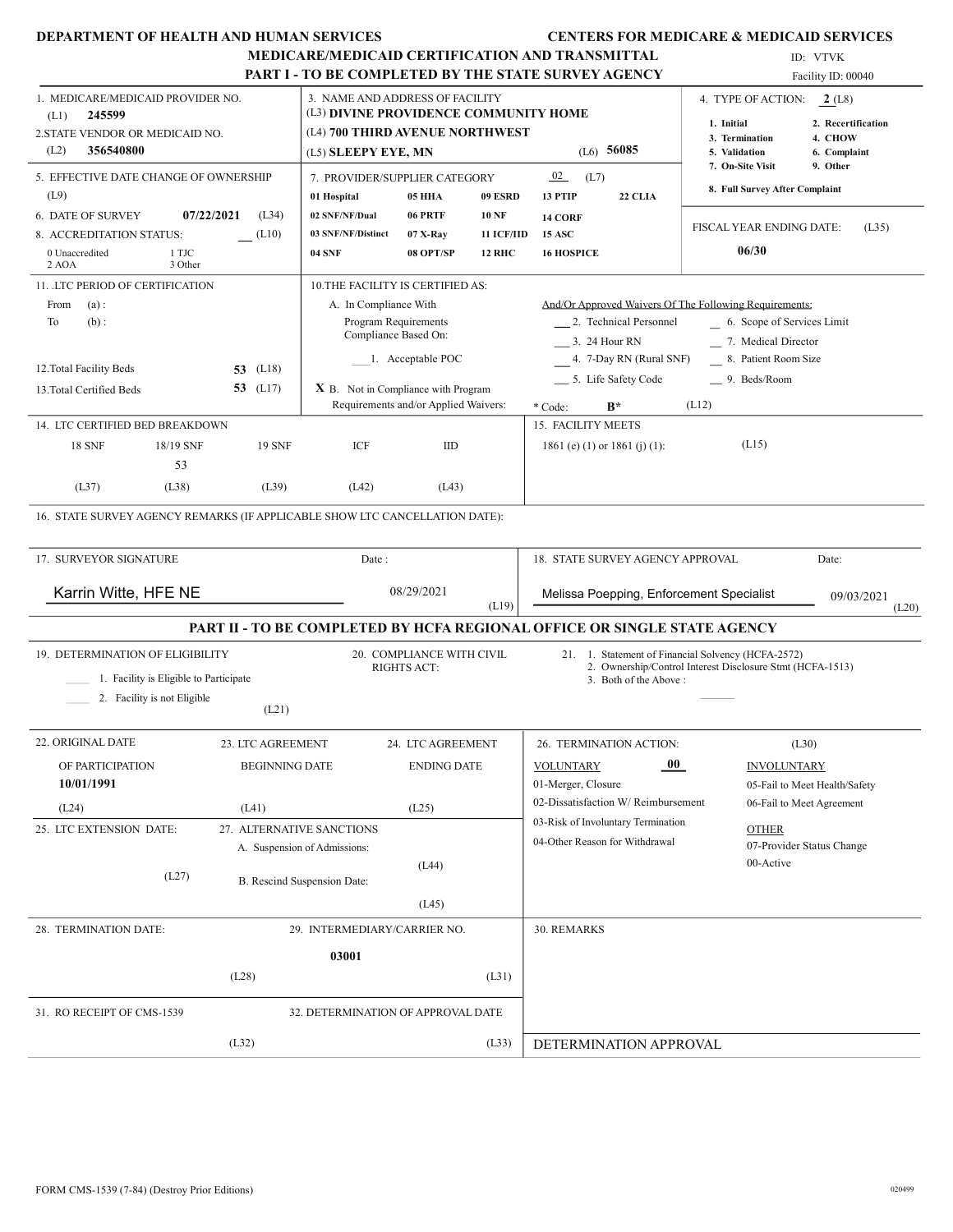

*P r o t e c t i n g , M a i n t a i n i n g a n d I m p r o v i n g t h e H e a l t h o f A l l M i n n e s o t a n s*

Electronically delivered August 12, 2021

Administrator Divine Providence Community Home 700 Third Avenue Northwest Sleepy Eye, MN 56085

RE: CCN: 245599 Cycle Start Date: July 22, 2021

Dear Administrator:

On July 22, 2021, a survey was completed at your facility by the Minnesota Departments of Health and Public Safety, to determine if your facility was in compliance with Federal participation requirements for skilled nursing facilities and/or nursing facilities participating in the Medicare and/or Medicaid programs.

This survey found the most serious deficiencies in your facility to be isolated deficiencies that constituted no actual harm with potential for more than minimal harm that was not immediate jeopardy (Level D), as evidenced by the electronically attached CMS-2567 whereby corrections are required.

#### ELECTRONIC PLAN OF CORRECTION (ePoC)

Within ten (10) calendar days after your receipt of this notice, you must submit an acceptable ePOC for the deficiencies cited. An acceptable ePOC will serve as your allegation of compliance. Upon receipt of an acceptable ePOC, we will authorize a revisit to your facility to determine if substantial compliance has been achieved.

To be acceptable, a provider's ePOC must include the following:

- How corrective action will be accomplished for those residents found to have been affected by the deficient practice.
- How the facility will identify other residents having the potential to be affected by the same deficient practice.
- What measures will be put into place, or systemic changes made, to ensure that the deficient practice will not recur.
- How the facility will monitor its corrective actions to ensure that the deficient practice is being corrected and will not recur.
- The date that each deficiency will be corrected.
- An electronic acknowledgement signature and date by an official facility representative.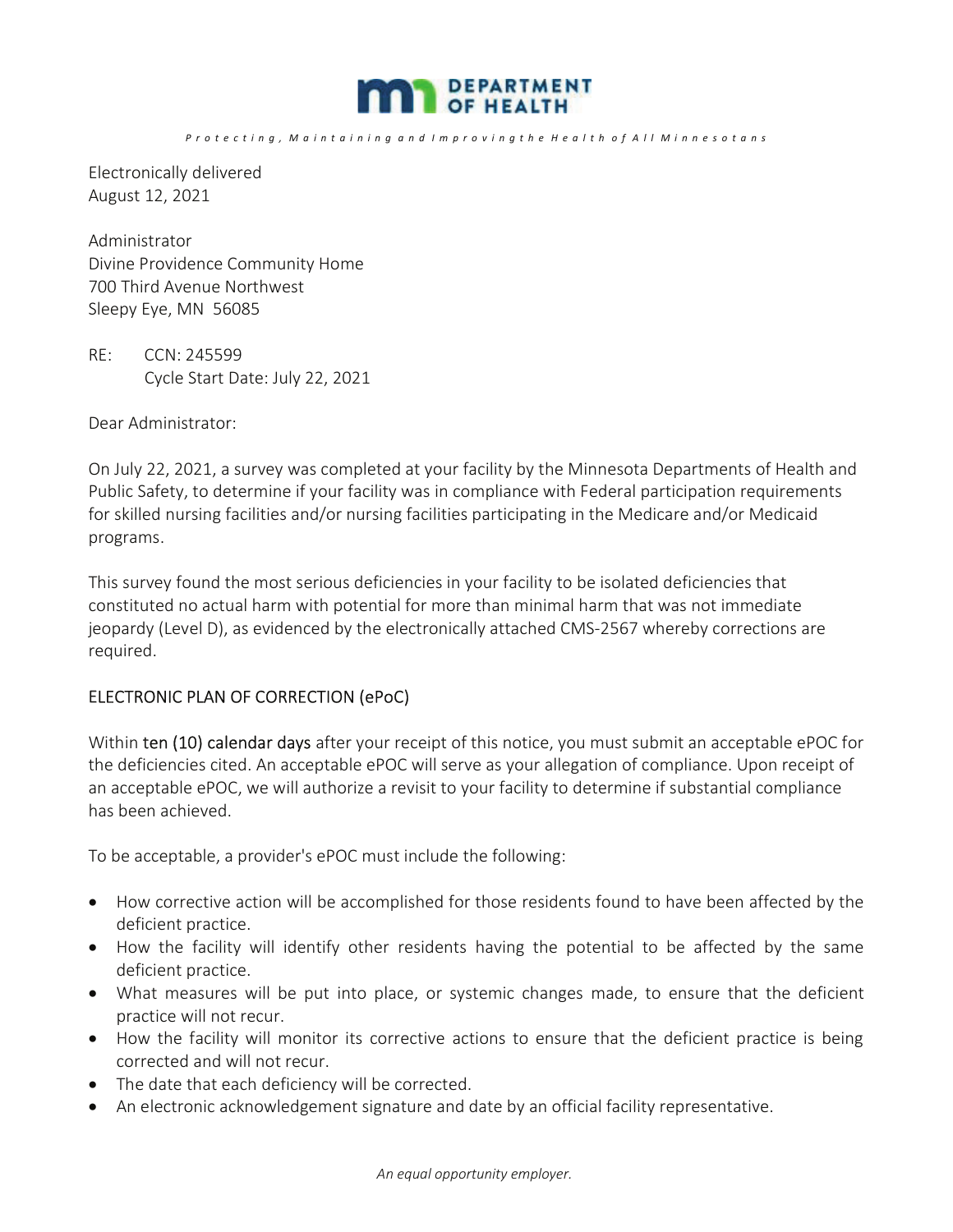Divine Providence Community Home August 12, 2021 Page 2

The state agency may, in lieu of an onsite revisit, determine correction and compliance by accepting the facility's ePoC if the ePoC is reasonable, addresses the problem and provides evidence that the corrective action has occurred.

If an acceptable ePoC is not received within 10 calendar days from the receipt of this letter, we will recommend to the CMS Region V Office that one or more of the following remedies be imposed:

- Denial of payment for new Medicare and Medicaid admissions (42 CFR 488.417);
- Civil money penalty (42 CFR 488.430 through 488.444).
- Termination of your facility's Medicare and/or Medicaid agreement (488.456(b)).

### DEPARTMENT CONTACT

Questions regarding this letter and all documents submitted as a response to the resident care deficiencies (those preceded by an "F" tag) and emergency preparedness deficiencies (those preceded by an "E" tag), i.e., the plan of correction should be directed to:

> Elizabeth Silkey, Unit Supervisor Mankato District Office Licensing and Certification Program Health Regulation Division Minnesota Department of Health 12 Civic Center Plaza, Suite #2105 Mankato, Minnesota 56001 Email: elizabeth.silkey@state.mn.us Office: (507) 344-2742 Mobile: (651) 368-3593

#### PRESUMPTION OF COMPLIANCE - CREDIBLE ALLEGATION OF COMPLIANCE

The facility's ePoC will serve as your allegation of compliance upon the Department's acceptance. In order for your allegation of compliance to be acceptable to the Department, the ePoC must meet the criteria listed in the plan of correction section above. You will be notified by the Minnesota Department of Health, Licensing and Certification Program staff and/or the Department of Public Safety, State Fire Marshal Division staff, if your ePoC for the respective deficiencies (if any) is acceptable.

## VERIFICATION OF SUBSTANTIAL COMPLIANCE

Upon receipt of an acceptable ePoC, a Post Certification Revisit (PCR), of your facility will be conducted to validate that substantial compliance with the regulations has been attained in accordance with your verification.

If substantial compliance has been achieved, certification of your facility in the Medicare and/or Medicaid program(s) will be continued and remedies will not be imposed. Compliance is certified as of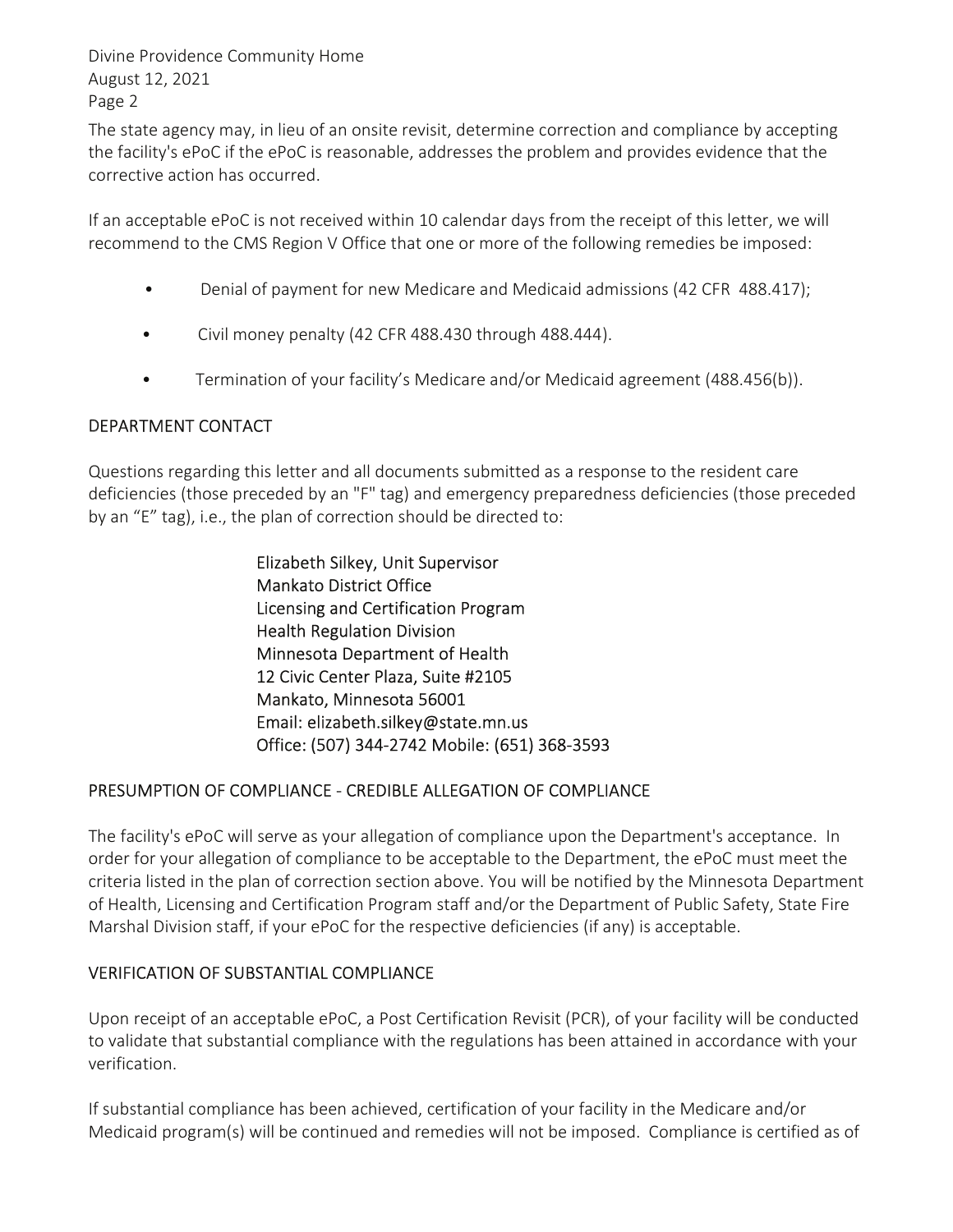Divine Providence Community Home August 12, 2021 Page 3

the latest correction date on the approved ePoC, unless it is determined that either correction actually occurred between the latest correction date on the ePoC and the date of the first revisit, or correction occurred sooner than the latest correction date on the ePoC.

## FAILURE TO ACHIEVE SUBSTANTIAL COMPLIANCE BY THE THIRD OR SIXTH MONTH AFTER THE LAST DAY OF THE SURVEY

If substantial compliance with the regulations is not verified by October 22, 2021 (three months after the identification of noncompliance), the CMS Region V Office must deny payment for new admissions as mandated by the Social Security Act (the Act) at Sections 1819(h)(2)(D) and 1919(h)(2)(C) and Federal regulations at 42 CFR Section 488.417(b).

In addition, if substantial compliance with the regulations is not verified by January 22, 2022 (six months after the identification of noncompliance) your provider agreement will be terminated. This action is mandated by the Social Security Act at Sections 1819(h)(2)(C) and 1919(h)(3)(D) and Federal regulations at 42 CFR Sections 488.412 and 488.456.

Please note that this notice does not constitute formal notice of imposition of alternative remedies or termination of your provider agreement. Should the Centers for Medicare & Medicaid Services determine that termination or any other remedy is warranted, it will provide you with a separate formal notification of that determination.

## INFORMAL DISPUTE RESOLUTION (IDR) / INDEPENDENT INFORMAL DISPUTE RESOLUTION (IIDR)

In accordance with 42 CFR 488.331, you have one opportunity to question cited deficiencies through an informal dispute resolution process. You are required to send your written request, along with the specific deficiencies being disputed, and an explanation of why you are disputing those deficiencies, to:

> Nursing Home Informal Dispute Process Minnesota Department of Health Health Regulation Division P.O. Box 64900 St. Paul, Minnesota 55164-0900

This request must be sent within the same ten days you have for submitting an ePoC for the cited deficiencies. All requests for an IDR or IIDR of federal deficiencies must be submitted via the web at: https://mdhprovidercontent.web.health.state.mn.us/ltc\_idr.cfm

You must notify MDH at this website of your request for an IDR or IIDR within the 10 calendar day period allotted for submitting an acceptable electronic plan of correction. A copy of the Department's informal dispute resolution policies are posted on the MDH Information Bulletin website at: https://www.health.state.mn.us/facilities/regulation/infobulletins/ib04\_8.html

Please note that the failure to complete the informal dispute resolution process will not delay the dates specified for compliance or the imposition of remedies.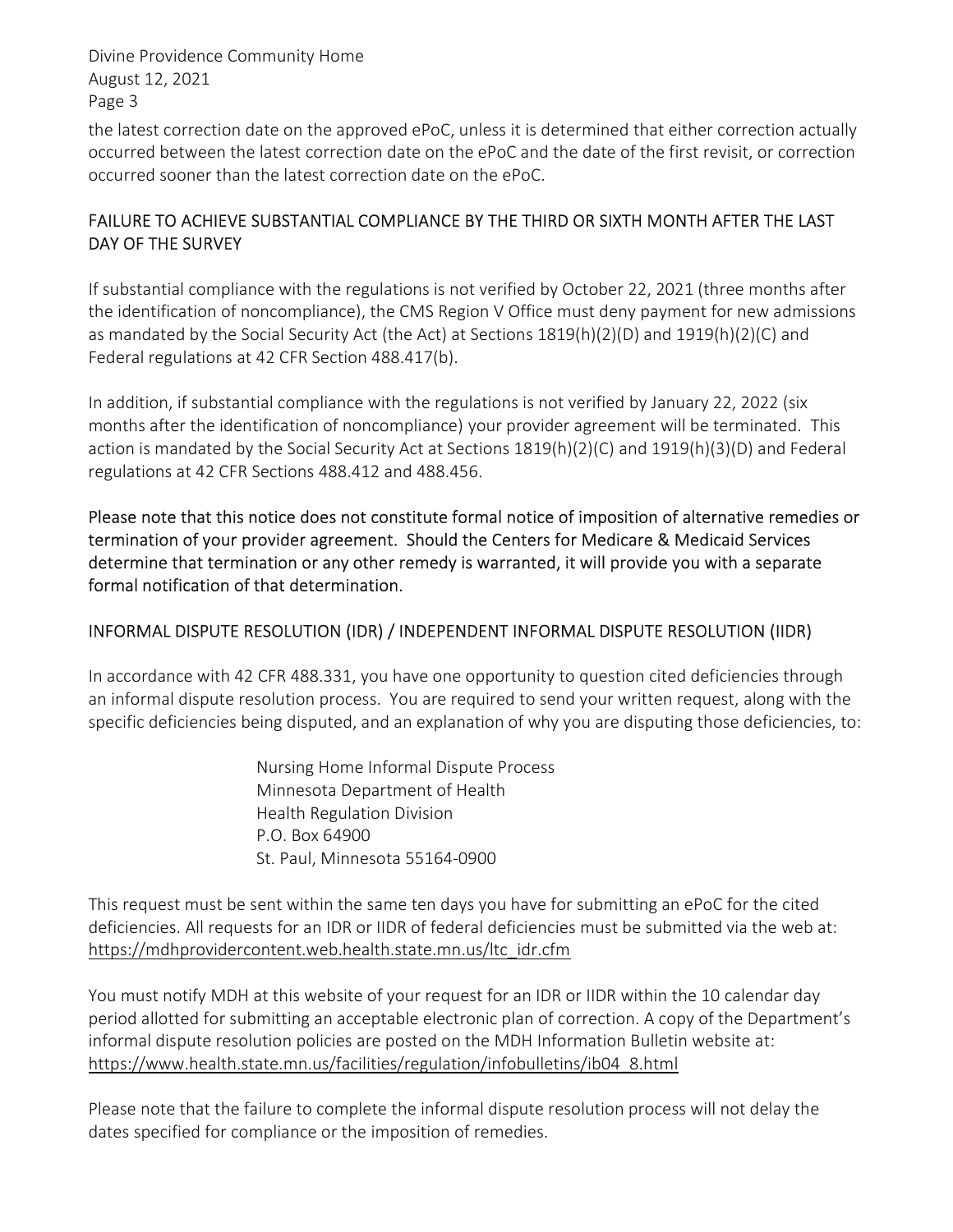Divine Providence Community Home August 12, 2021 Page 4

Questions regarding all documents submitted as a response to the Life Safety Code deficiencies (those preceded by a "K" tag), i.e., the plan of correction, request for waivers, should be directed to:

> William Abderhalden, Fire Safety Supervisor Deputy State Fire Marshal Health Care/Corrections Supervisor – Interim Minnesota Department of Public Safety 445 Minnesota Street, Suite 145 St. Paul, MN 55101-5145 Cell: (507) 361-6204 Email: william.abderhalden@state.mn.us Fax: (651) 215-0525

Feel free to contact me if you have questions.

Sincerely,

Mintig

Melissa Poepping, Health Program Representative Senior Program Assurance | Licensing and Certification Minnesota Department of Health P.O. Box 64970 Saint Paul, Minnesota 55164-0970 Phone: 651-201-4117 Email: melissa.poepping@state.mn.us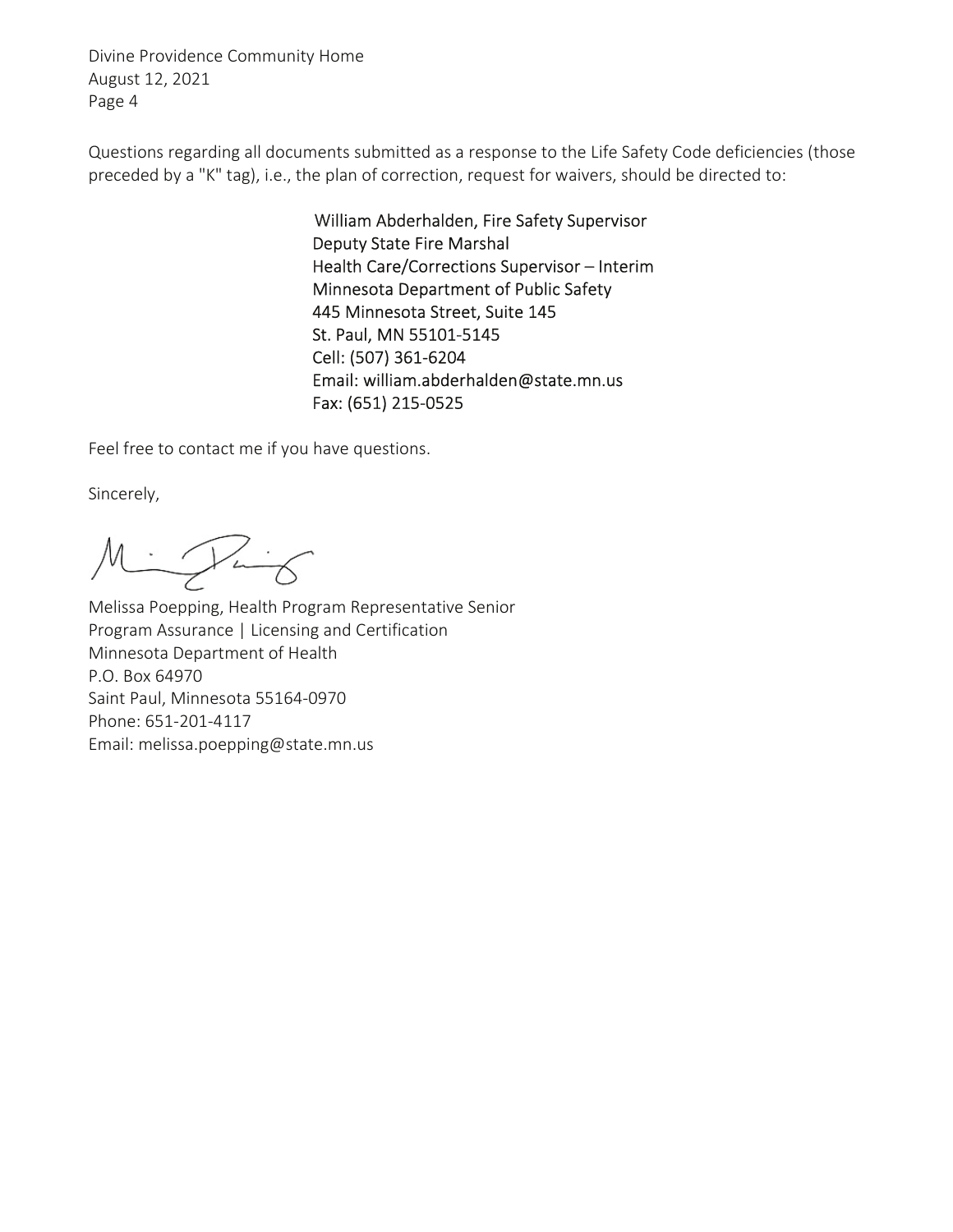|                                          |                                                     | DEPARTMENT OF HEALTH AND HUMAN SERVICES                                                                                                                                                                                                                                                               |                                   |                                                                                                                          | ו ושאנברי. טטובטובעבו<br>FORM APPROVED |
|------------------------------------------|-----------------------------------------------------|-------------------------------------------------------------------------------------------------------------------------------------------------------------------------------------------------------------------------------------------------------------------------------------------------------|-----------------------------------|--------------------------------------------------------------------------------------------------------------------------|----------------------------------------|
|                                          |                                                     | CENTERS FOR MEDICARE & MEDICAID SERVICES                                                                                                                                                                                                                                                              |                                   |                                                                                                                          | OMB NO. 0938-0391                      |
|                                          | STATEMENT OF DEFICIENCIES<br>AND PLAN OF CORRECTION | (X1) PROVIDER/SUPPLIER/CLIA<br><b>IDENTIFICATION NUMBER:</b>                                                                                                                                                                                                                                          |                                   | (X2) MULTIPLE CONSTRUCTION<br>A. BUILDING                                                                                | (X3) DATE SURVEY<br><b>COMPLETED</b>   |
|                                          |                                                     | 245599                                                                                                                                                                                                                                                                                                | <b>B. WING</b>                    |                                                                                                                          | C<br>07/22/2021                        |
|                                          | NAME OF PROVIDER OR SUPPLIER                        |                                                                                                                                                                                                                                                                                                       |                                   | STREET ADDRESS, CITY, STATE, ZIP CODE                                                                                    |                                        |
|                                          | DIVINE PROVIDENCE COMMUNITY HOME                    |                                                                                                                                                                                                                                                                                                       |                                   | <b>700 THIRD AVENUE NORTHWEST</b><br>SLEEPY EYE, MN 56085                                                                |                                        |
| $(X4)$ ID<br><b>PREFIX</b><br><b>TAG</b> |                                                     | SUMMARY STATEMENT OF DEFICIENCIES<br>(EACH DEFICIENCY MUST BE PRECEDED BY FULL<br>REGULATORY OR LSC IDENTIFYING INFORMATION)                                                                                                                                                                          | ID<br><b>PREFIX</b><br><b>TAG</b> | PROVIDER'S PLAN OF CORRECTION<br>(EACH CORRECTIVE ACTION SHOULD BE<br>CROSS-REFERENCED TO THE APPROPRIATE<br>DEFICIENCY) | (X5)<br>COMPLETION<br>DATE             |
| E 000                                    | <b>Initial Comments</b>                             |                                                                                                                                                                                                                                                                                                       | E 000                             |                                                                                                                          |                                        |
|                                          | facility was IN compliance.                         | On 7/19/21-7/22/21, a survey for compliance<br>with Appendix Z, Emergency Preparedness<br>Requirements, §483.73(b)(6) was conducted<br>during a standard recertification survey. The                                                                                                                  |                                   |                                                                                                                          |                                        |
| F 000                                    | <b>INITIAL COMMENTS</b>                             | The facility is enrolled in ePOC and therefore a<br>signature is not required at the bottom of the first<br>page of the CMS-2567 form. Although no plan of<br>correction is required, it is required that the facility<br>acknowledge receipt of the electronic documents                             | F 000                             |                                                                                                                          |                                        |
|                                          |                                                     | On 7/19/21 - 7/22/21, a standard recertification<br>survey was conducted at your facility. A complaint<br>investigation was also conducted. Your facility<br>was found to be NOT in compliance with the<br>requirements of 42 CFR 483, Subpart B,<br>Requirements for Long Term Care Facilities.      |                                   |                                                                                                                          |                                        |
|                                          | UNSUBSTANTIATED: H5599030C                          | The following complaints were found to be<br>(MN00046037), H5599031C (MN00057554),<br>H5599032C (MN00062025), H5599033C<br>(MN00066629), and H5599034C (MN00073066).                                                                                                                                  |                                   |                                                                                                                          |                                        |
|                                          | be used as verification of compliance.              | The facility's plan of correction (POC) will serve<br>as your allegation of compliance upon the<br>Departments acceptance. Because you are<br>enrolled in ePOC, your signature is not required<br>at the bottom of the first page of the CMS-2567<br>form. Your electronic submission of the POC will |                                   |                                                                                                                          |                                        |
|                                          |                                                     | Upon receipt of an acceptable electronic POC, an<br>onsite revisit of your facility may be conducted to<br>validate that substantial compliance with the                                                                                                                                              |                                   |                                                                                                                          |                                        |
|                                          |                                                     | LABORATORY DIRECTOR'S OR PROVIDER/SUPPLIER REPRESENTATIVE'S SIGNATURE                                                                                                                                                                                                                                 |                                   | <b>TITLE</b>                                                                                                             | (X6) DATE                              |
|                                          | <b>Electronically Signed</b>                        |                                                                                                                                                                                                                                                                                                       |                                   |                                                                                                                          | 08/18/2021                             |

Any deficiency statement ending with an asterisk (\*) denotes a deficiency which the institution may be excused from correcting providing it is determined that other safeguards provide sufficient protection to the patients. (See instructions.) Except for nursing homes, the findings stated above are disclosable 90 days following the date of survey whether or not a plan of correction is provided. For nursing homes, the above findings and plans of correction are disclosable 14 days following the date these documents are made available to the facility. If deficiencies are cited, an approved plan of correction is requisite to continued program participation.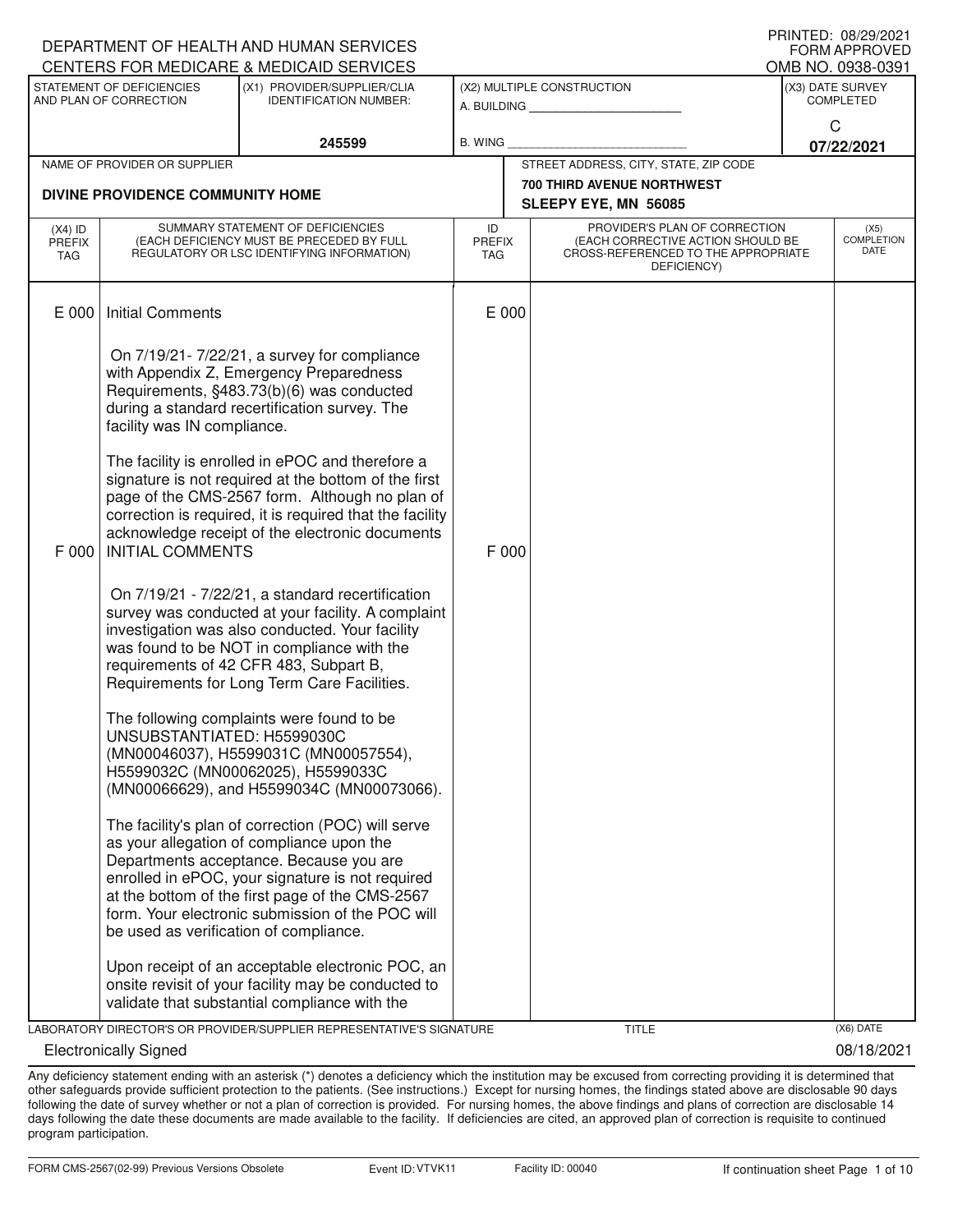|                                   |                                                                                            | DEPARTMENT OF HEALTH AND HUMAN SERVICES<br>CENTERS FOR MEDICARE & MEDICAID SERVICES                                                                                                                                                                                                                                                                                                                                                                                                                                                                                                                                                                                                                                                                                                                                   |                                   |                                                                                                                                                                                                                                                                                                                                                                                                                                                                                                                                                                   | PRINTED: 08/29/2021<br><b>FORM APPROVED</b><br>OMB NO. 0938-0391 |
|-----------------------------------|--------------------------------------------------------------------------------------------|-----------------------------------------------------------------------------------------------------------------------------------------------------------------------------------------------------------------------------------------------------------------------------------------------------------------------------------------------------------------------------------------------------------------------------------------------------------------------------------------------------------------------------------------------------------------------------------------------------------------------------------------------------------------------------------------------------------------------------------------------------------------------------------------------------------------------|-----------------------------------|-------------------------------------------------------------------------------------------------------------------------------------------------------------------------------------------------------------------------------------------------------------------------------------------------------------------------------------------------------------------------------------------------------------------------------------------------------------------------------------------------------------------------------------------------------------------|------------------------------------------------------------------|
|                                   | STATEMENT OF DEFICIENCIES<br>AND PLAN OF CORRECTION                                        | (X1) PROVIDER/SUPPLIER/CLIA<br><b>IDENTIFICATION NUMBER:</b>                                                                                                                                                                                                                                                                                                                                                                                                                                                                                                                                                                                                                                                                                                                                                          |                                   | (X2) MULTIPLE CONSTRUCTION                                                                                                                                                                                                                                                                                                                                                                                                                                                                                                                                        | (X3) DATE SURVEY<br><b>COMPLETED</b>                             |
|                                   |                                                                                            | 245599                                                                                                                                                                                                                                                                                                                                                                                                                                                                                                                                                                                                                                                                                                                                                                                                                | B. WING                           |                                                                                                                                                                                                                                                                                                                                                                                                                                                                                                                                                                   | C<br>07/22/2021                                                  |
|                                   | NAME OF PROVIDER OR SUPPLIER                                                               |                                                                                                                                                                                                                                                                                                                                                                                                                                                                                                                                                                                                                                                                                                                                                                                                                       |                                   | STREET ADDRESS, CITY, STATE, ZIP CODE                                                                                                                                                                                                                                                                                                                                                                                                                                                                                                                             |                                                                  |
|                                   | DIVINE PROVIDENCE COMMUNITY HOME                                                           |                                                                                                                                                                                                                                                                                                                                                                                                                                                                                                                                                                                                                                                                                                                                                                                                                       |                                   | <b>700 THIRD AVENUE NORTHWEST</b><br>SLEEPY EYE, MN 56085                                                                                                                                                                                                                                                                                                                                                                                                                                                                                                         |                                                                  |
| $(X4)$ ID<br><b>PREFIX</b><br>TAG |                                                                                            | SUMMARY STATEMENT OF DEFICIENCIES<br>(EACH DEFICIENCY MUST BE PRECEDED BY FULL<br>REGULATORY OR LSC IDENTIFYING INFORMATION)                                                                                                                                                                                                                                                                                                                                                                                                                                                                                                                                                                                                                                                                                          | ID<br><b>PREFIX</b><br><b>TAG</b> | PROVIDER'S PLAN OF CORRECTION<br>(EACH CORRECTIVE ACTION SHOULD BE<br>CROSS-REFERENCED TO THE APPROPRIATE<br>DEFICIENCY)                                                                                                                                                                                                                                                                                                                                                                                                                                          | (X5)<br><b>COMPLETION</b><br>DATE                                |
| F 000<br>F 688                    | Continued From page 1<br>regulations has been attained.                                    | Increase/Prevent Decrease in ROM/Mobility                                                                                                                                                                                                                                                                                                                                                                                                                                                                                                                                                                                                                                                                                                                                                                             | F 000<br>F 688                    |                                                                                                                                                                                                                                                                                                                                                                                                                                                                                                                                                                   | 8/30/21                                                          |
| $SS=D$                            | $CFR(s): 483.25(c)(1)-(3)$<br>§483.25(c) Mobility.<br>of motion is unavoidable; and<br>by: | §483.25(c)(1) The facility must ensure that a<br>resident who enters the facility without limited<br>range of motion does not experience reduction in<br>range of motion unless the resident's clinical<br>condition demonstrates that a reduction in range<br>§483.25(c)(2) A resident with limited range of<br>motion receives appropriate treatment and<br>services to increase range of motion and/or to<br>prevent further decrease in range of motion.<br>§483.25(c)(3) A resident with limited mobility<br>receives appropriate services, equipment, and<br>assistance to maintain or improve mobility with<br>the maximum practicable independence unless a<br>reduction in mobility is demonstrably unavoidable.<br>This REQUIREMENT is not met as evidenced<br>Based on observation, interview and document |                                   | 1. Corrective action will be accomplished                                                                                                                                                                                                                                                                                                                                                                                                                                                                                                                         |                                                                  |
|                                   | who had limited range of motion.<br>Findings include:<br>left nondominant side and pain.   | review the facility failed to ensure range of motion<br>program for upper and lower extremities was<br>implemented for 1 of 2 residents (R27) reviewed<br>R27's face sheet, printed 7/22/21, identified<br>diagnoses of hemiplegia (paralysis) following<br>intracranial hemorrhage (bleeding in the brain) of<br>R27's quarterly Minimum Data Set (MDS)                                                                                                                                                                                                                                                                                                                                                                                                                                                              |                                   | for those residents found to have been<br>affected by the deficient practice by;<br>Implementing procedure for days<br>restorative range of motion (ROM) aide is<br>not scheduled/re-arranging position to<br>direct care due to change in certified<br>nursing assistant schedule. It will be the<br>responsibility of the certified nursing<br>assistant assigned to the hall/wing to<br>perform and chart ROM for the resident<br>found to be affected by the deficient<br>practice. ROM program for R27 has been<br>added to the caregiver worksheet to alert |                                                                  |

FORM CMS-2567(02-99) Previous Versions Obsolete Variation School Event ID: VTVK11 Facility ID: 00040 If continuation sheet Page 2 of 10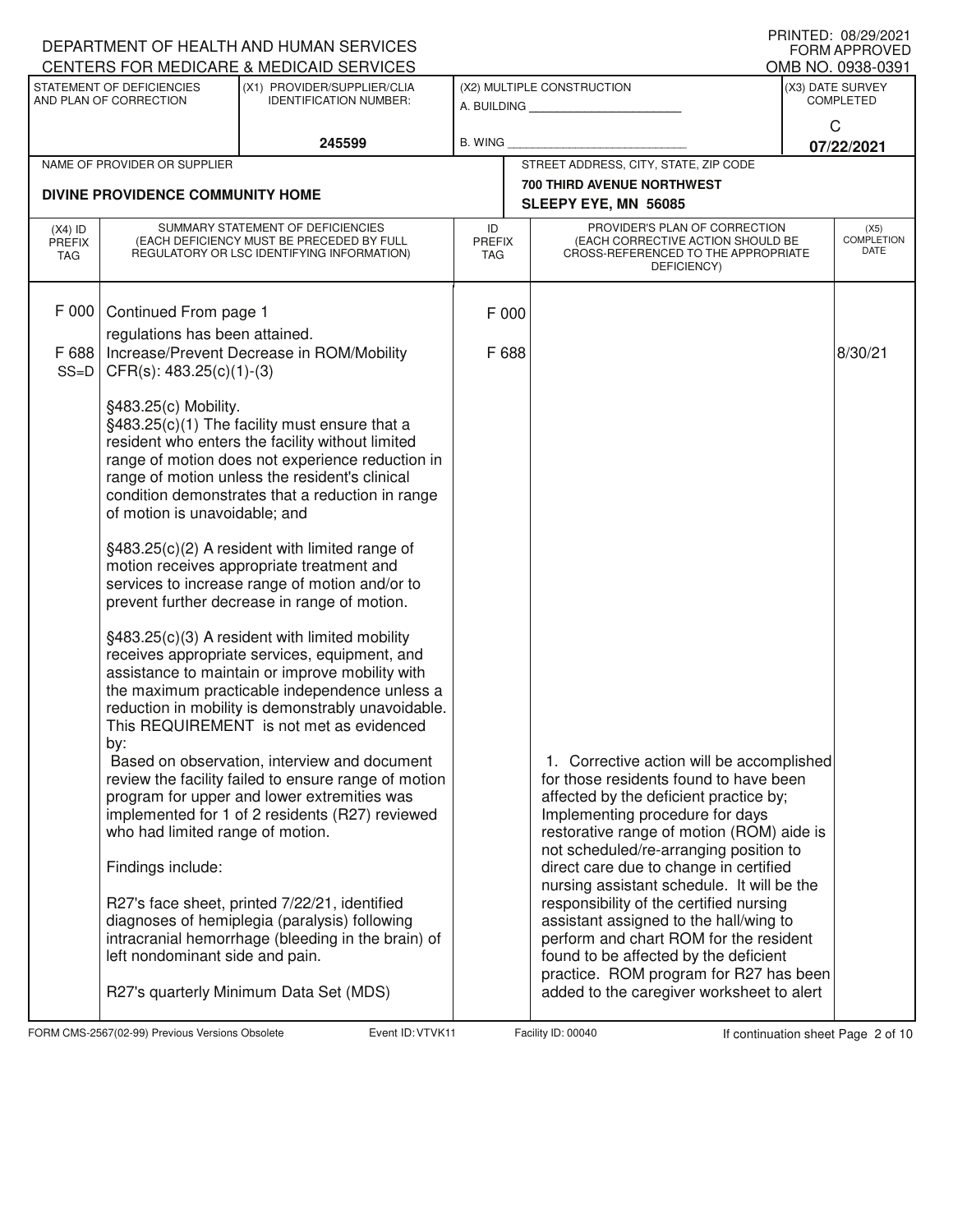|                                   |                                                     | DEPARTMENT OF HEALTH AND HUMAN SERVICES                                                                                      |                             |       |                                                                                                                          |   | <b>FORM APPROVED</b>                 |
|-----------------------------------|-----------------------------------------------------|------------------------------------------------------------------------------------------------------------------------------|-----------------------------|-------|--------------------------------------------------------------------------------------------------------------------------|---|--------------------------------------|
|                                   |                                                     | <b>CENTERS FOR MEDICARE &amp; MEDICAID SERVICES</b>                                                                          |                             |       |                                                                                                                          |   | OMB NO. 0938-0391                    |
|                                   | STATEMENT OF DEFICIENCIES<br>AND PLAN OF CORRECTION | (X1) PROVIDER/SUPPLIER/CLIA<br><b>IDENTIFICATION NUMBER:</b>                                                                 |                             |       | (X2) MULTIPLE CONSTRUCTION<br>A. BUILDING                                                                                |   | (X3) DATE SURVEY<br><b>COMPLETED</b> |
|                                   |                                                     | 245599                                                                                                                       | <b>B. WING</b>              |       |                                                                                                                          | C | 07/22/2021                           |
|                                   | NAME OF PROVIDER OR SUPPLIER                        |                                                                                                                              |                             |       | STREET ADDRESS, CITY, STATE, ZIP CODE                                                                                    |   |                                      |
|                                   |                                                     |                                                                                                                              |                             |       | 700 THIRD AVENUE NORTHWEST                                                                                               |   |                                      |
|                                   | DIVINE PROVIDENCE COMMUNITY HOME                    |                                                                                                                              |                             |       | SLEEPY EYE, MN 56085                                                                                                     |   |                                      |
| $(X4)$ ID<br><b>PREFIX</b><br>TAG |                                                     | SUMMARY STATEMENT OF DEFICIENCIES<br>(EACH DEFICIENCY MUST BE PRECEDED BY FULL<br>REGULATORY OR LSC IDENTIFYING INFORMATION) | ID<br><b>PREFIX</b><br>TAG. |       | PROVIDER'S PLAN OF CORRECTION<br>(EACH CORRECTIVE ACTION SHOULD BE<br>CROSS-REFERENCED TO THE APPROPRIATE<br>DEFICIENCY) |   | (X5)<br><b>COMPLETION</b><br>DATE    |
| F 688                             | Continued From page 2                               |                                                                                                                              |                             | F 688 |                                                                                                                          |   |                                      |
|                                   |                                                     | assessment dated 6/36/21, identified R27 had                                                                                 |                             |       | the certified nursing assistant and prevent                                                                              |   |                                      |
|                                   |                                                     | intact cognition, limited range of motion of both                                                                            |                             |       | similar. Policy and procedure for ROM will                                                                               |   |                                      |
|                                   |                                                     | upper and lower extremities on one side and                                                                                  |                             |       | be revised to reflect change(s).                                                                                         |   |                                      |
|                                   |                                                     | required extensive assist of 2 or more persons for                                                                           |                             |       |                                                                                                                          |   |                                      |
|                                   |                                                     | transfers, bed mobility and extensive assist of                                                                              |                             |       | 2. The facility will identify other residents                                                                            |   |                                      |
|                                   |                                                     | one for personal hygiene, toileting and dressing.                                                                            |                             |       | having the potential to be affected by the                                                                               |   |                                      |
|                                   |                                                     |                                                                                                                              |                             |       | same deficient practice by; reviewing all                                                                                |   |                                      |
|                                   |                                                     | R27's care plan, dated 4/5/21, identified a                                                                                  |                             |       | residents functional maintenance program                                                                                 |   |                                      |
|                                   |                                                     | problem requiring assistance for transferring,                                                                               |                             |       | (FMP), as well as if they are receiving                                                                                  |   |                                      |
|                                   |                                                     | repositioning, and moving from one place to                                                                                  |                             |       | ROM on the dates scheduled per FMP.                                                                                      |   |                                      |
|                                   |                                                     | another because of a stroke, tires easily, has                                                                               |                             |       |                                                                                                                          |   |                                      |
|                                   |                                                     | weak muscles and hemiplegia of left side.                                                                                    |                             |       | 3. Measures put into place or systemic                                                                                   |   |                                      |
|                                   |                                                     | Approach included complete ROM as ordered                                                                                    |                             |       | changes made to ensure that the deficient                                                                                |   |                                      |
|                                   |                                                     | and report changes. Active ROM for right side                                                                                |                             |       | practice will not recur are; Implementing                                                                                |   |                                      |
|                                   | and passive ROM to left side.                       |                                                                                                                              |                             |       | procedure for days ROM aide is not<br>scheduled/re-arranging position to direct                                          |   |                                      |
|                                   |                                                     | R27 was observed and interviewed on 7/19/21, at                                                                              |                             |       | care due to change in certified nursing                                                                                  |   |                                      |
|                                   |                                                     | 5:04 p.m. lying in her bed with her left hand on a                                                                           |                             |       | assistant schedule. It will be the                                                                                       |   |                                      |
|                                   |                                                     | pillow and a washcloth present in her hand with                                                                              |                             |       | responsibility of the certified nursing                                                                                  |   |                                      |
|                                   |                                                     | her fingers curled in towards the washcloth. R27                                                                             |                             |       | assistant assigned to the hall/wing to                                                                                   |   |                                      |
|                                   |                                                     | indicated she is paralyzed on the left side from a                                                                           |                             |       | perform and chart ROM for the resident(s)                                                                                |   |                                      |
|                                   |                                                     | stroke. R27 stated they do range of motion                                                                                   |                             |       | with FMP's in place. Policy and                                                                                          |   |                                      |
|                                   |                                                     | (ROM) sometimes, but only when they have time,                                                                               |                             |       | procedure for ROM will be revised to                                                                                     |   |                                      |
|                                   | to move left hand or arm.                           | which has not been very often. R27 was unable                                                                                |                             |       | reflect change(s).                                                                                                       |   |                                      |
|                                   |                                                     |                                                                                                                              |                             |       | 4. The facility will monitor its                                                                                         |   |                                      |
|                                   |                                                     | During observation and interview on 7/20/21, at                                                                              |                             |       | performance to make sure that solutions                                                                                  |   |                                      |
|                                   |                                                     | 1:35 p.m., R27 stated no one has offered to                                                                                  |                             |       | are effective by; Audit will be conducted                                                                                |   |                                      |
|                                   |                                                     | complete ROM for quite awhile and if they do,                                                                                |                             |       | per DON, or designated licensed nursing                                                                                  |   |                                      |
|                                   | they claim they are completing it while             |                                                                                                                              |                             |       | staff member, one time per week times                                                                                    |   |                                      |
|                                   |                                                     | transferring me but they don't really complete it                                                                            |                             |       | four weeks, then one time per month                                                                                      |   |                                      |
|                                   |                                                     | like it should be done. R27 was unsure if her                                                                                |                             |       | times two months. Audits will continue if                                                                                |   |                                      |
|                                   |                                                     | ROM had changed due to it not being done. Left                                                                               |                             |       | deemed necessary. Audit information will                                                                                 |   |                                      |
|                                   |                                                     | hand remains elevated on a pillow with left hand<br>in a rolled up washcloth. Fingers are curled in                          |                             |       | be reviewed at the quarterly Quality<br>Assurance meeting. Staff will take a                                             |   |                                      |
|                                   | towards palm to the washcloth.                      |                                                                                                                              |                             |       | written test at the end of licensed                                                                                      |   |                                      |
|                                   |                                                     |                                                                                                                              |                             |       | staff/certified nursing assistant meeting                                                                                |   |                                      |
|                                   |                                                     | An Occupational Therapy Toolkit undated, was                                                                                 |                             |       | held on 08/30/2021 to ensure                                                                                             |   |                                      |
|                                   |                                                     | present in the medical record with instructions                                                                              |                             |       | understanding and compliance of policy                                                                                   |   |                                      |

FORM CMS-2567(02-99) Previous Versions Obsolete Variation School Event ID: VTVK11 Facility ID: 00040 If continuation sheet Page 3 of 10

DEPARTMENT OF HEALTH AND HUMAN SERVICES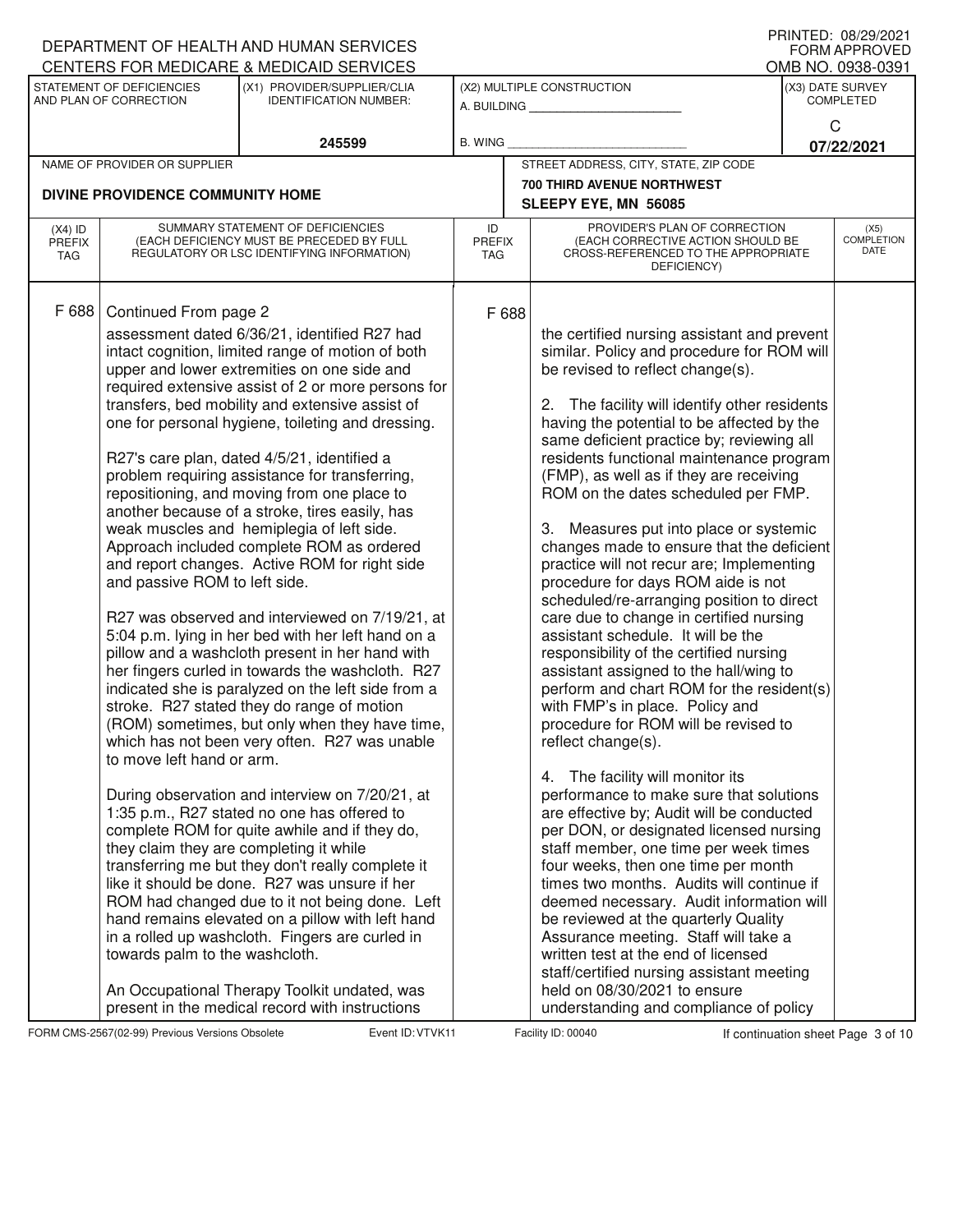|                                          |                                                                                             | DEPARTMENT OF HEALTH AND HUMAN SERVICES                                                                                                                                                                                                                                                                                                                                                                                                                                                                                                                                                                                                                                                                                                                                                                                                                                                                                                                                                                                                                                                                                                                                                                                                                                                                                                                                                                                                                                                                                                                                                                                                               |                            |                                                                                                                                                                                                                                                                                                                                                                                                                                                                                                                                                                                                                                              | ו וזוויונט. טטובטוביונ<br><b>FORM APPROVED</b> |
|------------------------------------------|---------------------------------------------------------------------------------------------|-------------------------------------------------------------------------------------------------------------------------------------------------------------------------------------------------------------------------------------------------------------------------------------------------------------------------------------------------------------------------------------------------------------------------------------------------------------------------------------------------------------------------------------------------------------------------------------------------------------------------------------------------------------------------------------------------------------------------------------------------------------------------------------------------------------------------------------------------------------------------------------------------------------------------------------------------------------------------------------------------------------------------------------------------------------------------------------------------------------------------------------------------------------------------------------------------------------------------------------------------------------------------------------------------------------------------------------------------------------------------------------------------------------------------------------------------------------------------------------------------------------------------------------------------------------------------------------------------------------------------------------------------------|----------------------------|----------------------------------------------------------------------------------------------------------------------------------------------------------------------------------------------------------------------------------------------------------------------------------------------------------------------------------------------------------------------------------------------------------------------------------------------------------------------------------------------------------------------------------------------------------------------------------------------------------------------------------------------|------------------------------------------------|
|                                          | STATEMENT OF DEFICIENCIES                                                                   | CENTERS FOR MEDICARE & MEDICAID SERVICES<br>(X1) PROVIDER/SUPPLIER/CLIA                                                                                                                                                                                                                                                                                                                                                                                                                                                                                                                                                                                                                                                                                                                                                                                                                                                                                                                                                                                                                                                                                                                                                                                                                                                                                                                                                                                                                                                                                                                                                                               |                            | (X2) MULTIPLE CONSTRUCTION                                                                                                                                                                                                                                                                                                                                                                                                                                                                                                                                                                                                                   | OMB NO. 0938-0391<br>(X3) DATE SURVEY          |
|                                          | AND PLAN OF CORRECTION                                                                      | <b>IDENTIFICATION NUMBER:</b>                                                                                                                                                                                                                                                                                                                                                                                                                                                                                                                                                                                                                                                                                                                                                                                                                                                                                                                                                                                                                                                                                                                                                                                                                                                                                                                                                                                                                                                                                                                                                                                                                         |                            | A. BUILDING                                                                                                                                                                                                                                                                                                                                                                                                                                                                                                                                                                                                                                  | <b>COMPLETED</b>                               |
|                                          |                                                                                             | 245599                                                                                                                                                                                                                                                                                                                                                                                                                                                                                                                                                                                                                                                                                                                                                                                                                                                                                                                                                                                                                                                                                                                                                                                                                                                                                                                                                                                                                                                                                                                                                                                                                                                | <b>B. WING</b>             |                                                                                                                                                                                                                                                                                                                                                                                                                                                                                                                                                                                                                                              | C<br>07/22/2021                                |
|                                          | NAME OF PROVIDER OR SUPPLIER                                                                |                                                                                                                                                                                                                                                                                                                                                                                                                                                                                                                                                                                                                                                                                                                                                                                                                                                                                                                                                                                                                                                                                                                                                                                                                                                                                                                                                                                                                                                                                                                                                                                                                                                       |                            | STREET ADDRESS, CITY, STATE, ZIP CODE                                                                                                                                                                                                                                                                                                                                                                                                                                                                                                                                                                                                        |                                                |
|                                          | DIVINE PROVIDENCE COMMUNITY HOME                                                            |                                                                                                                                                                                                                                                                                                                                                                                                                                                                                                                                                                                                                                                                                                                                                                                                                                                                                                                                                                                                                                                                                                                                                                                                                                                                                                                                                                                                                                                                                                                                                                                                                                                       |                            | <b>700 THIRD AVENUE NORTHWEST</b>                                                                                                                                                                                                                                                                                                                                                                                                                                                                                                                                                                                                            |                                                |
|                                          |                                                                                             |                                                                                                                                                                                                                                                                                                                                                                                                                                                                                                                                                                                                                                                                                                                                                                                                                                                                                                                                                                                                                                                                                                                                                                                                                                                                                                                                                                                                                                                                                                                                                                                                                                                       |                            | SLEEPY EYE, MN 56085                                                                                                                                                                                                                                                                                                                                                                                                                                                                                                                                                                                                                         |                                                |
| $(X4)$ ID<br><b>PREFIX</b><br><b>TAG</b> |                                                                                             | SUMMARY STATEMENT OF DEFICIENCIES<br>(EACH DEFICIENCY MUST BE PRECEDED BY FULL<br>REGULATORY OR LSC IDENTIFYING INFORMATION)                                                                                                                                                                                                                                                                                                                                                                                                                                                                                                                                                                                                                                                                                                                                                                                                                                                                                                                                                                                                                                                                                                                                                                                                                                                                                                                                                                                                                                                                                                                          | ID<br><b>PREFIX</b><br>TAG | PROVIDER'S PLAN OF CORRECTION<br>(EACH CORRECTIVE ACTION SHOULD BE<br>CROSS-REFERENCED TO THE APPROPRIATE<br>DEFICIENCY)                                                                                                                                                                                                                                                                                                                                                                                                                                                                                                                     | (X5)<br><b>COMPLETION</b><br>DATE              |
| F 688                                    | Continued From page 3<br>repetitions to complete.<br>maintain ROM and strength.<br>in July. | and pictures that included passive ROM<br>exercises to shoulder, elbow, wrist, forearm,<br>wrist, fingers and thumb with amount of<br>An Occupational Therapy (OT) plan of care<br>dated 9/15/17, included at rest R27's left hand is<br>in a half fist with possibility of contractures, and<br>skin breakdown. A notification from discharge<br>from therapy included a date of 8/22, lacked year<br>indicated R27 was discharged to restorative<br>program. Prior OT plan of care dated 5/13/14<br>indicated the patient will participate with<br>maintenance program three times per week to<br>The electronic medical record (EMR) task list<br>included restorative ROM last updated 8/23/19,<br>with active ROM to right upper and lower<br>extremity and passive ROM to left upper<br>extremity and lower extremity to follow master<br>copy (OT toolkit). Task was to be completed in<br>morning, afternoon or evening, three times a<br>week on Monday, Wednesday and Friday<br>excluding holidays. The task in 2021 was<br>completed three times in January, six times in<br>February, nine times in March, one time in April,<br>five times in May, six times in June and two times<br>During interview on 7/21/21, at 8:37 a.m., nursing<br>assistant (NA)-A indicated she is assigned<br>restorative duties unless someone calls in<br>unexpectedly, then she provides direct patient<br>care. NA-A stated range of motion is completed<br>on R27 on Monday, Wednesday and Friday and<br>includes the elbow, shoulders and fingers and<br>R27 is generally cooperative with the ROM<br>treatment. NA-A further added she gets pulled to | F 688                      | and procedure.<br>5. Dates when corrective action(s) will<br>be completed are as follows; Residents<br>affected by deficient practice identified.<br>Implementing procedure for days ROM<br>aide is not scheduled/re-arranging<br>position to direct care due to change in<br>certified nursing assistant schedule will be<br>completed and presented by 08/30/2021.<br>Policy and procedure for ROM will be<br>revised to reflect change(s) and<br>completed by 08/30/2021. Audit results<br>to be reviewed and discussed at quarterly<br>Quality Assurance meeting following the<br>next scheduled (08/23/2021), date to be<br>determined. |                                                |

FORM CMS-2567(02-99) Previous Versions Obsolete Variation School Event ID: VTVK11 Facility ID: 00040 If continuation sheet Page 4 of 10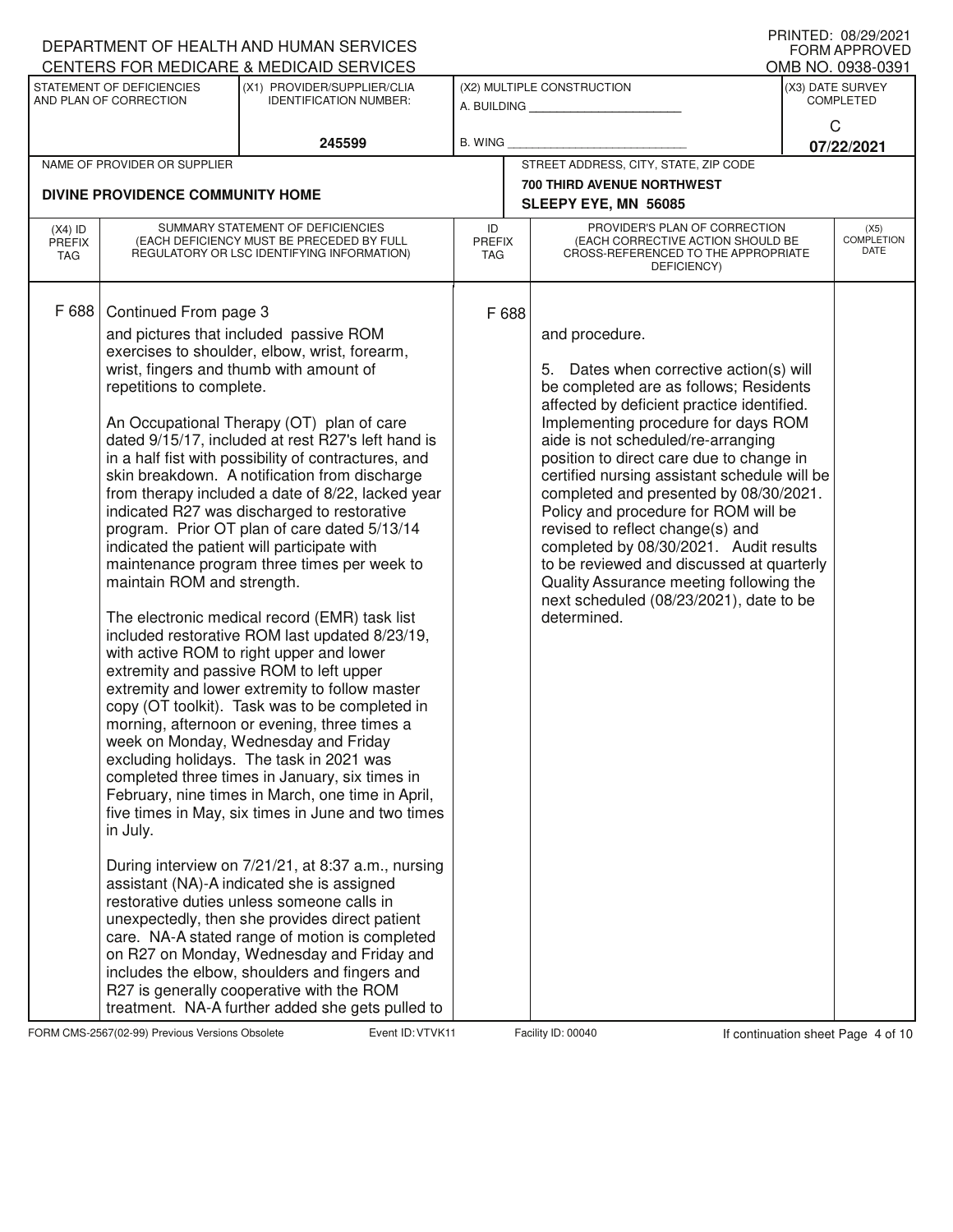|                                   |                                                                                                           | DEPARTMENT OF HEALTH AND HUMAN SERVICES<br>CENTERS FOR MEDICARE & MEDICAID SERVICES                                                                                                                                                                                                                                                                                                                                                                                                                                                                                                                                                                                                                                                                                                                                                                                                                                                                                                                                                                                          |                            |                                                                                                                          | FRIIVIEU. VOIZUIZUZI<br><b>FORM APPROVED</b><br>OMB NO. 0938-0391 |
|-----------------------------------|-----------------------------------------------------------------------------------------------------------|------------------------------------------------------------------------------------------------------------------------------------------------------------------------------------------------------------------------------------------------------------------------------------------------------------------------------------------------------------------------------------------------------------------------------------------------------------------------------------------------------------------------------------------------------------------------------------------------------------------------------------------------------------------------------------------------------------------------------------------------------------------------------------------------------------------------------------------------------------------------------------------------------------------------------------------------------------------------------------------------------------------------------------------------------------------------------|----------------------------|--------------------------------------------------------------------------------------------------------------------------|-------------------------------------------------------------------|
|                                   | STATEMENT OF DEFICIENCIES<br>AND PLAN OF CORRECTION                                                       | (X1) PROVIDER/SUPPLIER/CLIA<br><b>IDENTIFICATION NUMBER:</b>                                                                                                                                                                                                                                                                                                                                                                                                                                                                                                                                                                                                                                                                                                                                                                                                                                                                                                                                                                                                                 |                            | (X2) MULTIPLE CONSTRUCTION<br>A. BUILDING                                                                                | (X3) DATE SURVEY<br><b>COMPLETED</b>                              |
|                                   |                                                                                                           | 245599                                                                                                                                                                                                                                                                                                                                                                                                                                                                                                                                                                                                                                                                                                                                                                                                                                                                                                                                                                                                                                                                       | <b>B. WING</b>             |                                                                                                                          | C<br>07/22/2021                                                   |
|                                   | NAME OF PROVIDER OR SUPPLIER                                                                              |                                                                                                                                                                                                                                                                                                                                                                                                                                                                                                                                                                                                                                                                                                                                                                                                                                                                                                                                                                                                                                                                              |                            | STREET ADDRESS, CITY, STATE, ZIP CODE                                                                                    |                                                                   |
|                                   | DIVINE PROVIDENCE COMMUNITY HOME                                                                          |                                                                                                                                                                                                                                                                                                                                                                                                                                                                                                                                                                                                                                                                                                                                                                                                                                                                                                                                                                                                                                                                              |                            | <b>700 THIRD AVENUE NORTHWEST</b><br>SLEEPY EYE, MN 56085                                                                |                                                                   |
| $(X4)$ ID<br><b>PREFIX</b><br>TAG |                                                                                                           | SUMMARY STATEMENT OF DEFICIENCIES<br>(EACH DEFICIENCY MUST BE PRECEDED BY FULL<br>REGULATORY OR LSC IDENTIFYING INFORMATION)                                                                                                                                                                                                                                                                                                                                                                                                                                                                                                                                                                                                                                                                                                                                                                                                                                                                                                                                                 | ID<br><b>PREFIX</b><br>TAG | PROVIDER'S PLAN OF CORRECTION<br>(EACH CORRECTIVE ACTION SHOULD BE<br>CROSS-REFERENCED TO THE APPROPRIATE<br>DEFICIENCY) | (X5)<br><b>COMPLETION</b><br><b>DATE</b>                          |
| F 688<br>F 883<br>$SS=D$          | Continued From page 4<br>residents.<br>but none was received.<br>CFR(s): 483.80(d)(1)(2)<br>immunizations | direct patient care duty a lot and tries to complete<br>ROM if she has time which isn't very often.<br>During interview on 7/22/21, at 9:16 a.m., NA-C<br>indicated the nursing assistants on the floor do<br>not complete range of motion exercises for<br>During interview on 7/22/21, at 10:14 a.m., NA-B<br>indicated nursing assistants do not complete<br>ROM exercises even if the restorative aid gets<br>pulled from restorative duty to other tasks.<br>During interview on 7/22/21, at 10:27 a.m., the<br>director of nursing (DON) indicated the nursing<br>assistants are responsible for completing ROM<br>exercises if the restorative aide is providing direct<br>patient care due to an absence of another staff<br>member. The DON indicated she used to add<br>ROM to the assignment sheet to complete but<br>quit doing that. The DON confirmed if the task is<br>on the treatment record, it should be completed.<br>A policy and procedure for ROM was requested,<br>Influenza and Pneumococcal Immunizations<br>§483.80(d) Influenza and pneumococcal | F 688<br>F 883             |                                                                                                                          | 8/18/21                                                           |
|                                   |                                                                                                           | §483.80(d)(1) Influenza. The facility must develop<br>policies and procedures to ensure that-<br>(i) Before offering the influenza immunization,<br>each resident or the resident's representative<br>receives education regarding the benefits and<br>potential side effects of the immunization;<br>(ii) Each resident is offered an influenza<br>immunization October 1 through March 31                                                                                                                                                                                                                                                                                                                                                                                                                                                                                                                                                                                                                                                                                  |                            |                                                                                                                          |                                                                   |

FORM CMS-2567(02-99) Previous Versions Obsolete Variation School Event ID: VTVK11 Facility ID: 00040 If continuation sheet Page 5 of 10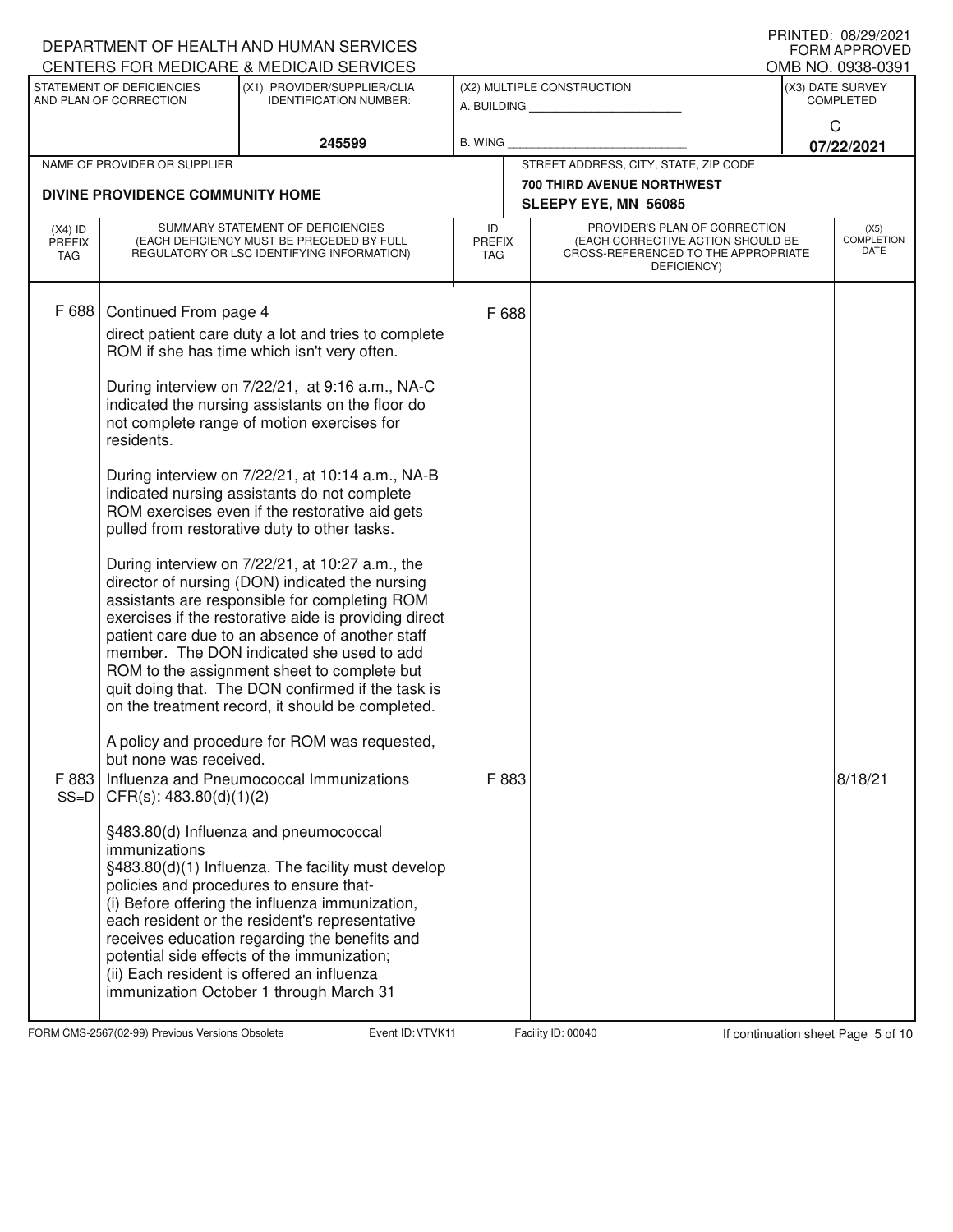|                                   |                                                                                                                                                                                                                                                                                       | DEPARTMENT OF HEALTH AND HUMAN SERVICES<br>CENTERS FOR MEDICARE & MEDICAID SERVICES                                                                                                                                                                                                                                                                                                                                                                                                                                                                                                                                                                                                                                                                                                                                                                                                                                                                                                                                                                                                                                                                                                                                                                                                                                                                     |                     |                                                                                                                          | FRIIVIEU. VOIZ 3/ZUZ I<br><b>FORM APPROVED</b><br>OMB NO. 0938-0391 |
|-----------------------------------|---------------------------------------------------------------------------------------------------------------------------------------------------------------------------------------------------------------------------------------------------------------------------------------|---------------------------------------------------------------------------------------------------------------------------------------------------------------------------------------------------------------------------------------------------------------------------------------------------------------------------------------------------------------------------------------------------------------------------------------------------------------------------------------------------------------------------------------------------------------------------------------------------------------------------------------------------------------------------------------------------------------------------------------------------------------------------------------------------------------------------------------------------------------------------------------------------------------------------------------------------------------------------------------------------------------------------------------------------------------------------------------------------------------------------------------------------------------------------------------------------------------------------------------------------------------------------------------------------------------------------------------------------------|---------------------|--------------------------------------------------------------------------------------------------------------------------|---------------------------------------------------------------------|
|                                   | STATEMENT OF DEFICIENCIES<br>AND PLAN OF CORRECTION                                                                                                                                                                                                                                   | (X1) PROVIDER/SUPPLIER/CLIA<br><b>IDENTIFICATION NUMBER:</b>                                                                                                                                                                                                                                                                                                                                                                                                                                                                                                                                                                                                                                                                                                                                                                                                                                                                                                                                                                                                                                                                                                                                                                                                                                                                                            |                     | (X2) MULTIPLE CONSTRUCTION<br>A. BUILDING                                                                                | (X3) DATE SURVEY<br><b>COMPLETED</b>                                |
|                                   |                                                                                                                                                                                                                                                                                       | 245599                                                                                                                                                                                                                                                                                                                                                                                                                                                                                                                                                                                                                                                                                                                                                                                                                                                                                                                                                                                                                                                                                                                                                                                                                                                                                                                                                  | B. WING             |                                                                                                                          | C<br>07/22/2021                                                     |
|                                   | NAME OF PROVIDER OR SUPPLIER                                                                                                                                                                                                                                                          |                                                                                                                                                                                                                                                                                                                                                                                                                                                                                                                                                                                                                                                                                                                                                                                                                                                                                                                                                                                                                                                                                                                                                                                                                                                                                                                                                         |                     | STREET ADDRESS, CITY, STATE, ZIP CODE                                                                                    |                                                                     |
|                                   | DIVINE PROVIDENCE COMMUNITY HOME                                                                                                                                                                                                                                                      |                                                                                                                                                                                                                                                                                                                                                                                                                                                                                                                                                                                                                                                                                                                                                                                                                                                                                                                                                                                                                                                                                                                                                                                                                                                                                                                                                         |                     | <b>700 THIRD AVENUE NORTHWEST</b><br>SLEEPY EYE, MN 56085                                                                |                                                                     |
| $(X4)$ ID<br><b>PREFIX</b><br>TAG |                                                                                                                                                                                                                                                                                       | SUMMARY STATEMENT OF DEFICIENCIES<br>(EACH DEFICIENCY MUST BE PRECEDED BY FULL<br>REGULATORY OR LSC IDENTIFYING INFORMATION)                                                                                                                                                                                                                                                                                                                                                                                                                                                                                                                                                                                                                                                                                                                                                                                                                                                                                                                                                                                                                                                                                                                                                                                                                            | ID<br>PREFIX<br>TAG | PROVIDER'S PLAN OF CORRECTION<br>(EACH CORRECTIVE ACTION SHOULD BE<br>CROSS-REFERENCED TO THE APPROPRIATE<br>DEFICIENCY) | (X5)<br>COMPLETION<br>DATE                                          |
| F 883                             | Continued From page 5<br>immunized during this time period;<br>following:<br>and potential side effects of influenza<br>immunization; and<br>refusal.<br>that-<br>(i) Before offering the pneumococcal<br>immunization:<br>already been immunized;<br>following:<br>immunization; and | annually, unless the immunization is medically<br>contraindicated or the resident has already been<br>(iii) The resident or the resident's representative<br>has the opportunity to refuse immunization; and<br>(iv) The resident's medical record includes<br>documentation that indicates, at a minimum, the<br>(A) That the resident or resident's representative<br>was provided education regarding the benefits<br>(B) That the resident either received the influenza<br>immunization or did not receive the influenza<br>immunization due to medical contraindications or<br>§483.80(d)(2) Pneumococcal disease. The facility<br>must develop policies and procedures to ensure<br>immunization, each resident or the resident's<br>representative receives education regarding the<br>benefits and potential side effects of the<br>(ii) Each resident is offered a pneumococcal<br>immunization, unless the immunization is<br>medically contraindicated or the resident has<br>(iii) The resident or the resident's representative<br>has the opportunity to refuse immunization; and<br>(iv) The resident's medical record includes<br>documentation that indicates, at a minimum, the<br>(A) That the resident or resident's representative<br>was provided education regarding the benefits<br>and potential side effects of pneumococcal | F 883               |                                                                                                                          |                                                                     |

FORM CMS-2567(02-99) Previous Versions Obsolete Variation School Event ID: VTVK11 Facility ID: 00040 If continuation sheet Page 6 of 10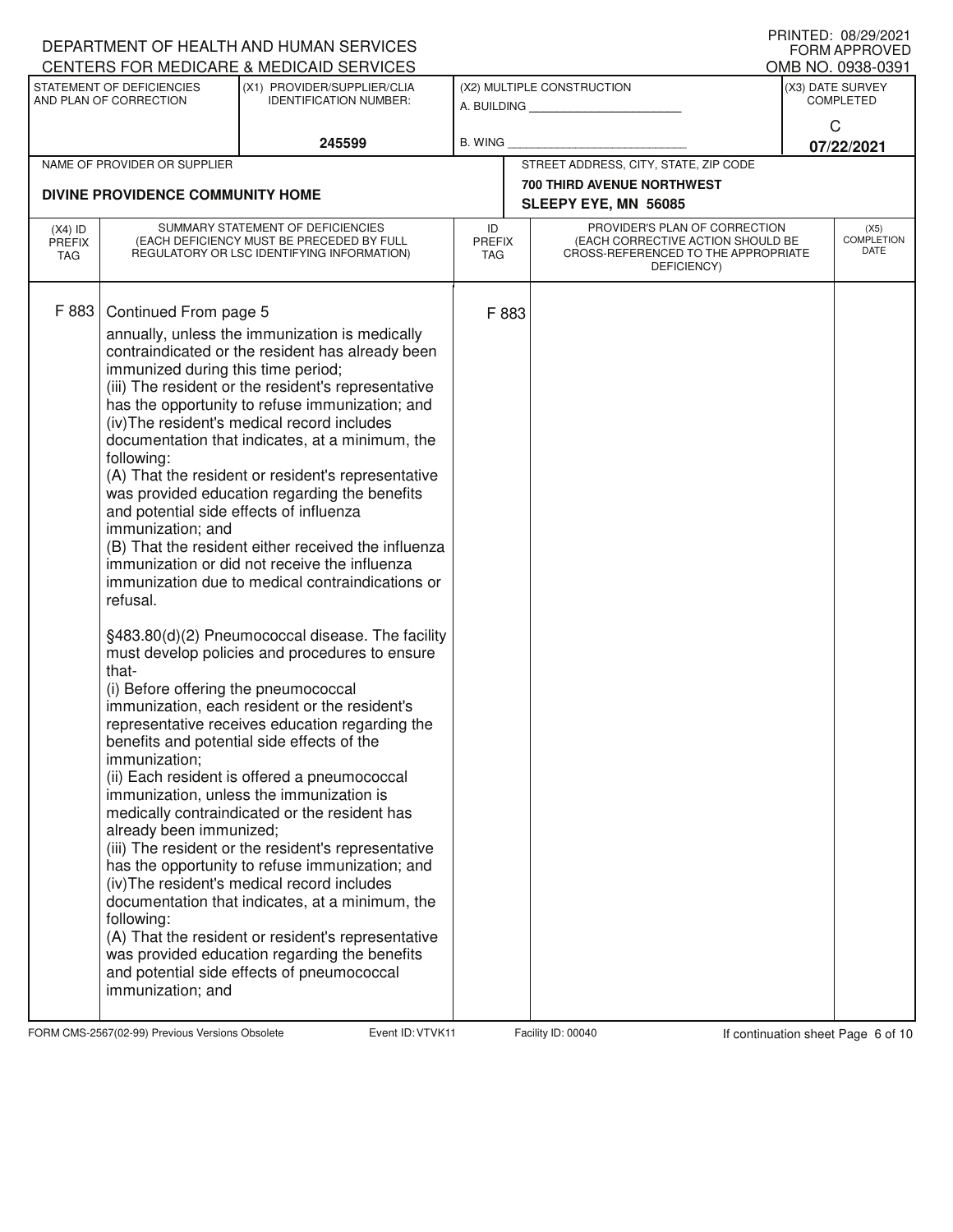|                            |                                                                                                                                                                                                                                                                                                       | DEPARTMENT OF HEALTH AND HUMAN SERVICES<br>CENTERS FOR MEDICARE & MEDICAID SERVICES                                                                                                                                                                                                                                                                                                                                                                                                                                                                                                                                                                                                                                                                                                                                                                                                                                                                                                                                                                                                                                                                                                                                         |                            |                                                                                                                                                                                                                                                                                                                                                                                                                                                                                                                                                                                                                                                                                                                                                                                                                                                                                                                                                                                                                                                                                                                                                                                                                                                                                                    | FRIIVIEU. VOIZUZUZI<br><b>FORM APPROVED</b><br>OMB NO. 0938-0391 |
|----------------------------|-------------------------------------------------------------------------------------------------------------------------------------------------------------------------------------------------------------------------------------------------------------------------------------------------------|-----------------------------------------------------------------------------------------------------------------------------------------------------------------------------------------------------------------------------------------------------------------------------------------------------------------------------------------------------------------------------------------------------------------------------------------------------------------------------------------------------------------------------------------------------------------------------------------------------------------------------------------------------------------------------------------------------------------------------------------------------------------------------------------------------------------------------------------------------------------------------------------------------------------------------------------------------------------------------------------------------------------------------------------------------------------------------------------------------------------------------------------------------------------------------------------------------------------------------|----------------------------|----------------------------------------------------------------------------------------------------------------------------------------------------------------------------------------------------------------------------------------------------------------------------------------------------------------------------------------------------------------------------------------------------------------------------------------------------------------------------------------------------------------------------------------------------------------------------------------------------------------------------------------------------------------------------------------------------------------------------------------------------------------------------------------------------------------------------------------------------------------------------------------------------------------------------------------------------------------------------------------------------------------------------------------------------------------------------------------------------------------------------------------------------------------------------------------------------------------------------------------------------------------------------------------------------|------------------------------------------------------------------|
|                            | STATEMENT OF DEFICIENCIES<br>AND PLAN OF CORRECTION                                                                                                                                                                                                                                                   | (X1) PROVIDER/SUPPLIER/CLIA<br><b>IDENTIFICATION NUMBER:</b>                                                                                                                                                                                                                                                                                                                                                                                                                                                                                                                                                                                                                                                                                                                                                                                                                                                                                                                                                                                                                                                                                                                                                                |                            | (X2) MULTIPLE CONSTRUCTION<br>A. BUILDING <b>A.</b> BUILDING                                                                                                                                                                                                                                                                                                                                                                                                                                                                                                                                                                                                                                                                                                                                                                                                                                                                                                                                                                                                                                                                                                                                                                                                                                       | (X3) DATE SURVEY<br><b>COMPLETED</b>                             |
|                            |                                                                                                                                                                                                                                                                                                       | 245599                                                                                                                                                                                                                                                                                                                                                                                                                                                                                                                                                                                                                                                                                                                                                                                                                                                                                                                                                                                                                                                                                                                                                                                                                      | B. WING                    |                                                                                                                                                                                                                                                                                                                                                                                                                                                                                                                                                                                                                                                                                                                                                                                                                                                                                                                                                                                                                                                                                                                                                                                                                                                                                                    | C<br>07/22/2021                                                  |
|                            | NAME OF PROVIDER OR SUPPLIER                                                                                                                                                                                                                                                                          |                                                                                                                                                                                                                                                                                                                                                                                                                                                                                                                                                                                                                                                                                                                                                                                                                                                                                                                                                                                                                                                                                                                                                                                                                             |                            | STREET ADDRESS, CITY, STATE, ZIP CODE                                                                                                                                                                                                                                                                                                                                                                                                                                                                                                                                                                                                                                                                                                                                                                                                                                                                                                                                                                                                                                                                                                                                                                                                                                                              |                                                                  |
|                            |                                                                                                                                                                                                                                                                                                       |                                                                                                                                                                                                                                                                                                                                                                                                                                                                                                                                                                                                                                                                                                                                                                                                                                                                                                                                                                                                                                                                                                                                                                                                                             |                            | <b>700 THIRD AVENUE NORTHWEST</b>                                                                                                                                                                                                                                                                                                                                                                                                                                                                                                                                                                                                                                                                                                                                                                                                                                                                                                                                                                                                                                                                                                                                                                                                                                                                  |                                                                  |
|                            | DIVINE PROVIDENCE COMMUNITY HOME                                                                                                                                                                                                                                                                      |                                                                                                                                                                                                                                                                                                                                                                                                                                                                                                                                                                                                                                                                                                                                                                                                                                                                                                                                                                                                                                                                                                                                                                                                                             |                            | SLEEPY EYE, MN 56085                                                                                                                                                                                                                                                                                                                                                                                                                                                                                                                                                                                                                                                                                                                                                                                                                                                                                                                                                                                                                                                                                                                                                                                                                                                                               |                                                                  |
| $(X4)$ ID<br>PREFIX<br>TAG |                                                                                                                                                                                                                                                                                                       | SUMMARY STATEMENT OF DEFICIENCIES<br>(EACH DEFICIENCY MUST BE PRECEDED BY FULL<br>REGULATORY OR LSC IDENTIFYING INFORMATION)                                                                                                                                                                                                                                                                                                                                                                                                                                                                                                                                                                                                                                                                                                                                                                                                                                                                                                                                                                                                                                                                                                | ID<br><b>PREFIX</b><br>TAG | PROVIDER'S PLAN OF CORRECTION<br>(EACH CORRECTIVE ACTION SHOULD BE<br>CROSS-REFERENCED TO THE APPROPRIATE<br>DEFICIENCY)                                                                                                                                                                                                                                                                                                                                                                                                                                                                                                                                                                                                                                                                                                                                                                                                                                                                                                                                                                                                                                                                                                                                                                           | (X5)<br><b>COMPLETION</b><br>DATE                                |
| F 883                      | Continued From page 6<br>contraindication or refusal.<br>by:<br>and R22) reviewed for immunizations.<br>Findings include:<br>R <sub>22</sub><br>4/24/20. Diagnoses included anemia,<br>and was usually understood. R22 was<br>recommended immunization per MDH<br>(Minnesota Immunization Information | (B) That the resident either received the<br>pneumococcal immunization or did not receive<br>the pneumococcal immunization due to medical<br>This REQUIREMENT is not met as evidenced<br>Based on interview and document review, the<br>facility failed to ensure the pneumococcal<br>conjugate (PCV13) vaccine was offered or<br>administered as recommended by the Centers for<br>Disease Control (CDC) for 2 of 5 residents (R16<br>R22's facesheet printed on 7/22/21, indicated an<br>age of 83 years and an admission date of<br>thrombocythema (bone marrow makes too many<br>platelets), and protein-calorie malnutrition.<br>R22's significant change Minimum Data Set<br>(MDS) assessment dated 6/16/21, indicated R22<br>had severe cognitive impairment, adequate<br>hearing and speech, could usually understand<br>independent or required supervision with bed<br>mobility, transfers, walking, toileting and eating.<br>During record review, the status in R22's EMR<br>(electronic medical record) under immunizations<br>for PCV13 indicated "not recommended." A<br>paper copy of R22's immunization status printed<br>from the EMR, indicated "PCV13 is not a<br>(Minnesota Department of Health) MIIC | F 883                      | 1. Corrective action will be accomplished<br>for those residents found to have been<br>affected by the deficient practice by;<br>Offering the resident(s) found to be<br>affected by the deficient practice a<br>pneumococcal immunization, as well as<br>providing education, unless the<br>immunization is medically contraindicated.<br>R16 and R29 were offered the appropriate<br>pneumococcal immunization, accepted,<br>and received immunization.<br>2. The facility will identify other residents<br>having the potential to be affected by the<br>same deficient practice by; DON will<br>review the (Minnesota Immunization<br>Information Connection (MIIC) report for<br>each resident residing at Divine<br>Providence Community Home (DPCH), as<br>well as conduct a diligent investigation to<br>ensure knowledge of resident(s)<br>immunization status if not listed on the<br>MIIC report. Newly admitted residents will<br>be evaluated for immunization status, and<br>offered recommended immunizations<br>based off of Centers for Disease Control<br>(CDC) recommendations versus the MIIC<br>report.<br>Measures put into place or systemic<br>З.<br>changes made to ensure that the deficient<br>practice will not recur are; DPCH will<br>follow CDC recommendations for |                                                                  |

FORM CMS-2567(02-99) Previous Versions Obsolete Variation Sheet Page 7 of 10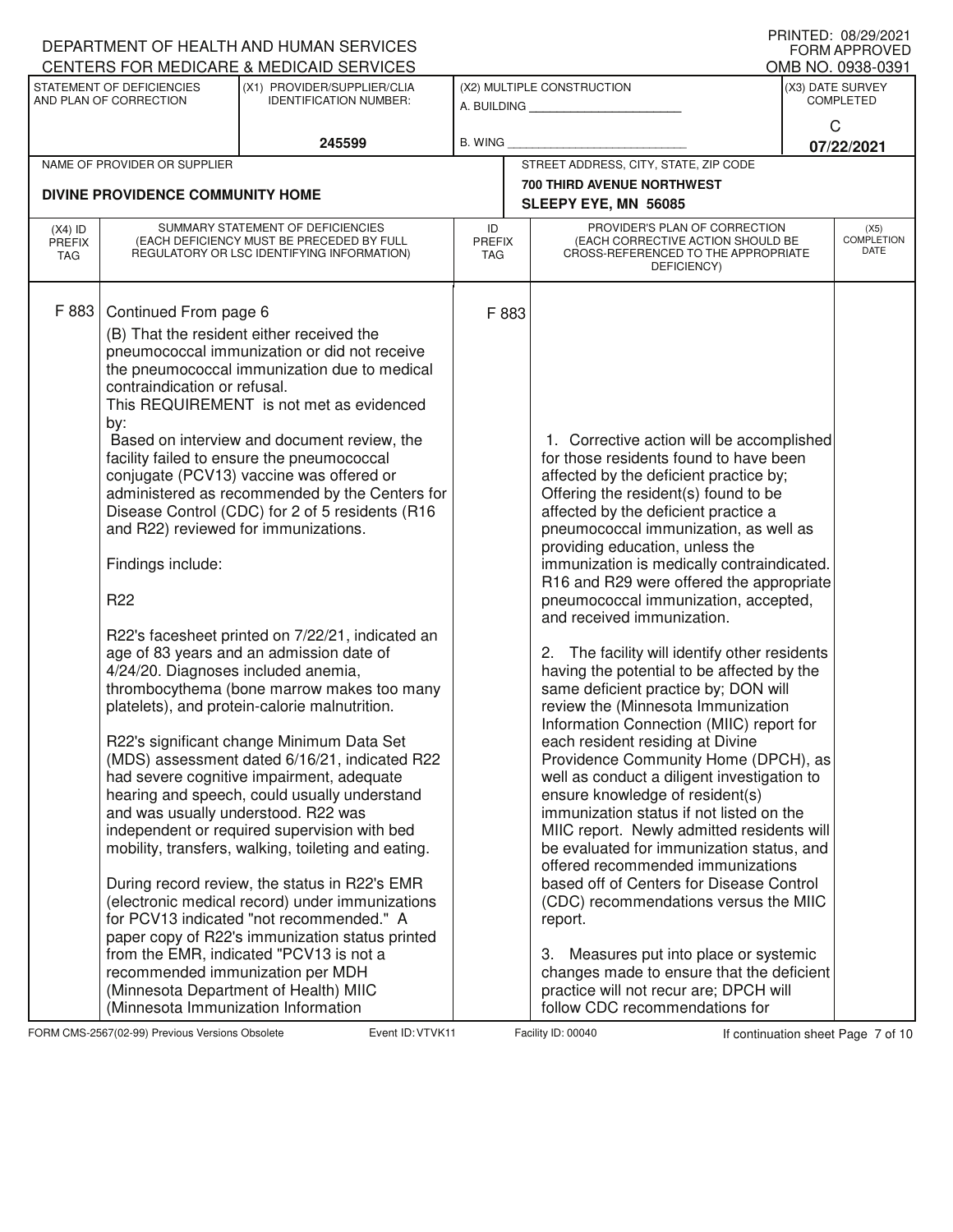|                                          |                                                                                                                                                                                         | DEPARTMENT OF HEALTH AND HUMAN SERVICES                                                                                                                                                                                                                                                                                                                                                                                                                                                                                                                                                                                                                                                                                                                                                                                                                                                                                                                                                                                                                                                                                                                                                                                                                                                                 |                                   |       |                                                                                                                                                                                                                                                                                                                                                                                                                                                                                                                                                                                                                                                                                                                                                                                                                                                                                                                                                                                                                                                                                                                                                                                                                                                                                                                                    | I IUINILLY. VOILJILVLI<br><b>FORM APPROVED</b> |
|------------------------------------------|-----------------------------------------------------------------------------------------------------------------------------------------------------------------------------------------|---------------------------------------------------------------------------------------------------------------------------------------------------------------------------------------------------------------------------------------------------------------------------------------------------------------------------------------------------------------------------------------------------------------------------------------------------------------------------------------------------------------------------------------------------------------------------------------------------------------------------------------------------------------------------------------------------------------------------------------------------------------------------------------------------------------------------------------------------------------------------------------------------------------------------------------------------------------------------------------------------------------------------------------------------------------------------------------------------------------------------------------------------------------------------------------------------------------------------------------------------------------------------------------------------------|-----------------------------------|-------|------------------------------------------------------------------------------------------------------------------------------------------------------------------------------------------------------------------------------------------------------------------------------------------------------------------------------------------------------------------------------------------------------------------------------------------------------------------------------------------------------------------------------------------------------------------------------------------------------------------------------------------------------------------------------------------------------------------------------------------------------------------------------------------------------------------------------------------------------------------------------------------------------------------------------------------------------------------------------------------------------------------------------------------------------------------------------------------------------------------------------------------------------------------------------------------------------------------------------------------------------------------------------------------------------------------------------------|------------------------------------------------|
|                                          |                                                                                                                                                                                         | CENTERS FOR MEDICARE & MEDICAID SERVICES                                                                                                                                                                                                                                                                                                                                                                                                                                                                                                                                                                                                                                                                                                                                                                                                                                                                                                                                                                                                                                                                                                                                                                                                                                                                |                                   |       |                                                                                                                                                                                                                                                                                                                                                                                                                                                                                                                                                                                                                                                                                                                                                                                                                                                                                                                                                                                                                                                                                                                                                                                                                                                                                                                                    | OMB NO. 0938-0391                              |
|                                          | STATEMENT OF DEFICIENCIES<br>AND PLAN OF CORRECTION                                                                                                                                     | (X1) PROVIDER/SUPPLIER/CLIA<br><b>IDENTIFICATION NUMBER:</b>                                                                                                                                                                                                                                                                                                                                                                                                                                                                                                                                                                                                                                                                                                                                                                                                                                                                                                                                                                                                                                                                                                                                                                                                                                            |                                   |       | (X2) MULTIPLE CONSTRUCTION<br>A. BUILDING <b>A. BUILDING</b>                                                                                                                                                                                                                                                                                                                                                                                                                                                                                                                                                                                                                                                                                                                                                                                                                                                                                                                                                                                                                                                                                                                                                                                                                                                                       | (X3) DATE SURVEY<br><b>COMPLETED</b>           |
|                                          |                                                                                                                                                                                         | 245599                                                                                                                                                                                                                                                                                                                                                                                                                                                                                                                                                                                                                                                                                                                                                                                                                                                                                                                                                                                                                                                                                                                                                                                                                                                                                                  | <b>B. WING</b>                    |       |                                                                                                                                                                                                                                                                                                                                                                                                                                                                                                                                                                                                                                                                                                                                                                                                                                                                                                                                                                                                                                                                                                                                                                                                                                                                                                                                    | C<br>07/22/2021                                |
|                                          | NAME OF PROVIDER OR SUPPLIER                                                                                                                                                            |                                                                                                                                                                                                                                                                                                                                                                                                                                                                                                                                                                                                                                                                                                                                                                                                                                                                                                                                                                                                                                                                                                                                                                                                                                                                                                         |                                   |       | STREET ADDRESS, CITY, STATE, ZIP CODE                                                                                                                                                                                                                                                                                                                                                                                                                                                                                                                                                                                                                                                                                                                                                                                                                                                                                                                                                                                                                                                                                                                                                                                                                                                                                              |                                                |
|                                          |                                                                                                                                                                                         |                                                                                                                                                                                                                                                                                                                                                                                                                                                                                                                                                                                                                                                                                                                                                                                                                                                                                                                                                                                                                                                                                                                                                                                                                                                                                                         |                                   |       | 700 THIRD AVENUE NORTHWEST                                                                                                                                                                                                                                                                                                                                                                                                                                                                                                                                                                                                                                                                                                                                                                                                                                                                                                                                                                                                                                                                                                                                                                                                                                                                                                         |                                                |
|                                          | DIVINE PROVIDENCE COMMUNITY HOME                                                                                                                                                        |                                                                                                                                                                                                                                                                                                                                                                                                                                                                                                                                                                                                                                                                                                                                                                                                                                                                                                                                                                                                                                                                                                                                                                                                                                                                                                         |                                   |       | SLEEPY EYE, MN 56085                                                                                                                                                                                                                                                                                                                                                                                                                                                                                                                                                                                                                                                                                                                                                                                                                                                                                                                                                                                                                                                                                                                                                                                                                                                                                                               |                                                |
| $(X4)$ ID<br><b>PREFIX</b><br><b>TAG</b> |                                                                                                                                                                                         | SUMMARY STATEMENT OF DEFICIENCIES<br>(EACH DEFICIENCY MUST BE PRECEDED BY FULL<br>REGULATORY OR LSC IDENTIFYING INFORMATION)                                                                                                                                                                                                                                                                                                                                                                                                                                                                                                                                                                                                                                                                                                                                                                                                                                                                                                                                                                                                                                                                                                                                                                            | ID<br><b>PREFIX</b><br><b>TAG</b> |       | PROVIDER'S PLAN OF CORRECTION<br>(EACH CORRECTIVE ACTION SHOULD BE<br>CROSS-REFERENCED TO THE APPROPRIATE<br>DEFICIENCY)                                                                                                                                                                                                                                                                                                                                                                                                                                                                                                                                                                                                                                                                                                                                                                                                                                                                                                                                                                                                                                                                                                                                                                                                           | (X5)<br><b>COMPLETION</b><br>DATE              |
| F 883                                    | Continued From page 7<br>status was assessed on admission.<br>R <sub>16</sub><br>kidney disease and anemia.<br>recommended." A paper copy of R16's<br>Facility policy will be followed. | Connection) report." Notations were entered into<br>the EMR by nursing staff when immunization<br>R16's facesheet printed on 7/22/21, indicated an<br>age of 88 years and an admission date of<br>5/27/21. Diagnoses included diabetes, chronic<br>R16's admission Minimum Data Set (MDS)<br>assessment dated 6/1/21, indicated R16 had<br>moderately impaired cognition, adequate vision,<br>minimal difficulty hearing, clear speech, could<br>make self understood, and could understand<br>others. R16 required supervision for bed mobility,<br>transfers, walking, dressing and toileting.<br>During record review, the status in R16's EMR<br>under immunizations for PCV13 indicated "not<br>immunization status printed from the EMR,<br>indicated "MIIC does not list PCV13 as an<br>immunization recommended." Notations were<br>entered into the EMR by nursing staff when<br>immunization status was assessed on admission.<br>During an interview on 7/22/21, at 9:45 a.m., the<br>director of nursing (DON) provided a paper copy<br>of the facility standing orders which were utilized<br>for all residents upon admission and which<br>indicated: pneumococcal vaccine to be given on<br>admission, if not done within 3 months prior.<br>Facility policy, dated 11/16, indicated the |                                   | F 883 | immunizations upon admission versus the<br>MIIC report. Policy and procedure will be<br>revised to reflect changes.<br>Education/training will be provided to<br>licensed nursing staff on 08/30/2021 to<br>prevent similar.<br>4. The facility will monitor its<br>performance to make sure that solutions<br>are effective by; Audit will be conducted<br>per DON, or designated licensed nursing<br>staff member, one time per week times<br>four weeks, then one time per month<br>times two months. Audits will continue if<br>deemed necessary. Audit information will<br>be reviewed at the quarterly Quality<br>Assurance meeting. Staff will take a<br>written test at the end of licensed<br>staff/certified nursing assistant meeting<br>held on 08/30/2021 to ensure<br>understanding and compliance of policy<br>and procedure.<br>5. Dates when corrective action(s) will<br>be completed are as follows; Residents<br>affected by deficient practice identified.<br>Implementing procedure for residents<br>affected by deficient practice completed.<br>Policy and procedure for vaccinations<br>offered has been revised to reflect<br>change(s). Audit results to be reviewed<br>and discussed at quarterly Quality<br>Assurance meeting following the next<br>scheduled (08/23/2021), date to be<br>determined. |                                                |
|                                          |                                                                                                                                                                                         | pneumococcal vaccination included PPSV23 and<br>PCV13, and would be encouraged according to                                                                                                                                                                                                                                                                                                                                                                                                                                                                                                                                                                                                                                                                                                                                                                                                                                                                                                                                                                                                                                                                                                                                                                                                             |                                   |       |                                                                                                                                                                                                                                                                                                                                                                                                                                                                                                                                                                                                                                                                                                                                                                                                                                                                                                                                                                                                                                                                                                                                                                                                                                                                                                                                    |                                                |

FORM CMS-2567(02-99) Previous Versions Obsolete Variation School Event ID: VTVK11 Facility ID: 00040 If continuation sheet Page 8 of 10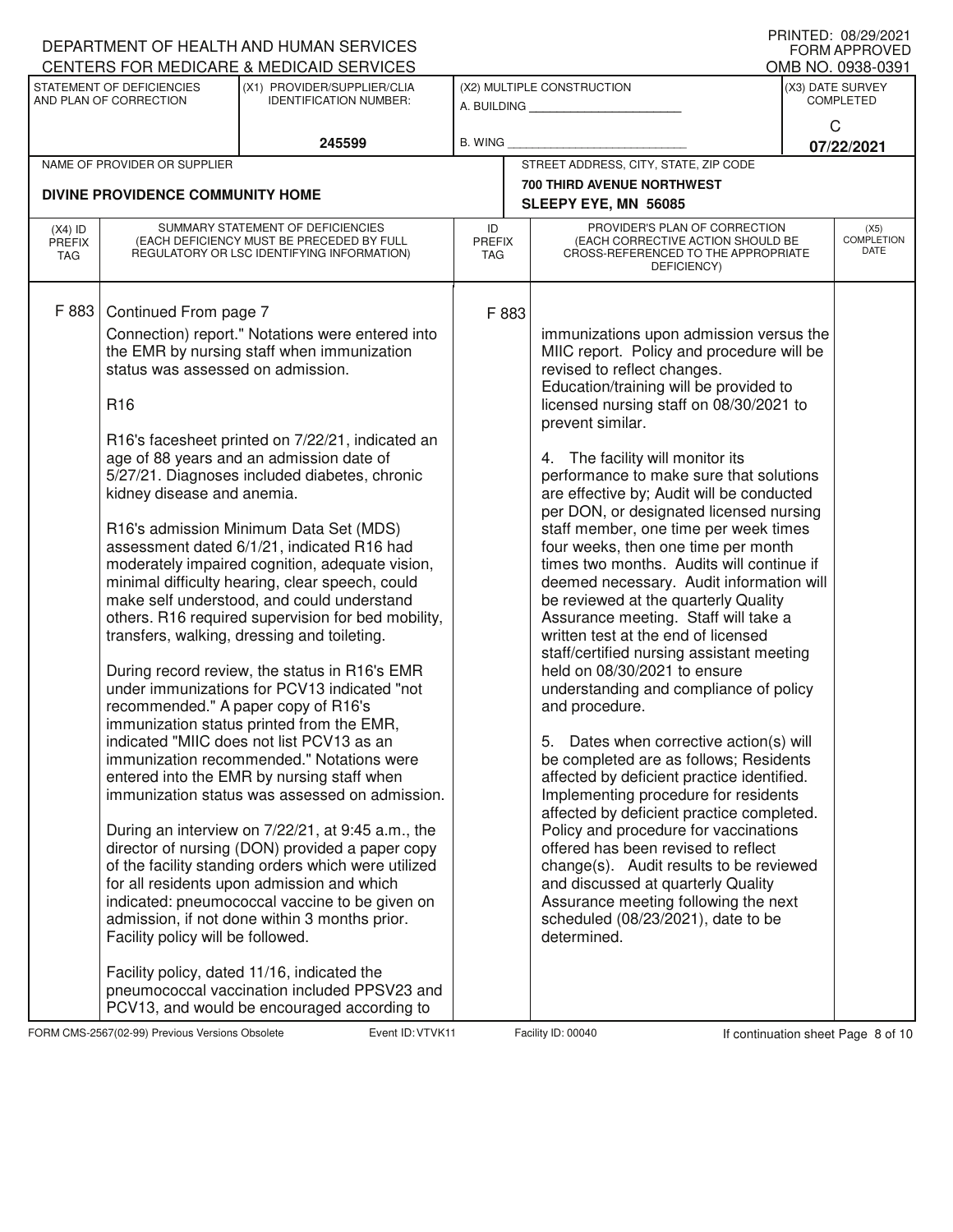|                                   |                                                                                                                                                                           | DEPARTMENT OF HEALTH AND HUMAN SERVICES<br>CENTERS FOR MEDICARE & MEDICAID SERVICES                                                                                                                                                                                                                                                                                                                                                                                                                                                                                                                                                                                                                                                                                                                                                                                                                                                                                                                                                                                                                                                                                                                                                                                                                                                                                                                                                                                                                                                                                                                                                                                  |                            |                                                                                                                          |                                      | FRINIED. VOZYZUZI<br><b>FORM APPROVED</b><br>OMB NO. 0938-0391 |  |
|-----------------------------------|---------------------------------------------------------------------------------------------------------------------------------------------------------------------------|----------------------------------------------------------------------------------------------------------------------------------------------------------------------------------------------------------------------------------------------------------------------------------------------------------------------------------------------------------------------------------------------------------------------------------------------------------------------------------------------------------------------------------------------------------------------------------------------------------------------------------------------------------------------------------------------------------------------------------------------------------------------------------------------------------------------------------------------------------------------------------------------------------------------------------------------------------------------------------------------------------------------------------------------------------------------------------------------------------------------------------------------------------------------------------------------------------------------------------------------------------------------------------------------------------------------------------------------------------------------------------------------------------------------------------------------------------------------------------------------------------------------------------------------------------------------------------------------------------------------------------------------------------------------|----------------------------|--------------------------------------------------------------------------------------------------------------------------|--------------------------------------|----------------------------------------------------------------|--|
|                                   | STATEMENT OF DEFICIENCIES<br>AND PLAN OF CORRECTION                                                                                                                       | (X1) PROVIDER/SUPPLIER/CLIA<br><b>IDENTIFICATION NUMBER:</b>                                                                                                                                                                                                                                                                                                                                                                                                                                                                                                                                                                                                                                                                                                                                                                                                                                                                                                                                                                                                                                                                                                                                                                                                                                                                                                                                                                                                                                                                                                                                                                                                         |                            | (X2) MULTIPLE CONSTRUCTION<br>A. BUILDING                                                                                | (X3) DATE SURVEY<br><b>COMPLETED</b> |                                                                |  |
|                                   |                                                                                                                                                                           | 245599                                                                                                                                                                                                                                                                                                                                                                                                                                                                                                                                                                                                                                                                                                                                                                                                                                                                                                                                                                                                                                                                                                                                                                                                                                                                                                                                                                                                                                                                                                                                                                                                                                                               | <b>B. WING</b>             |                                                                                                                          |                                      | C<br>07/22/2021                                                |  |
|                                   | NAME OF PROVIDER OR SUPPLIER                                                                                                                                              |                                                                                                                                                                                                                                                                                                                                                                                                                                                                                                                                                                                                                                                                                                                                                                                                                                                                                                                                                                                                                                                                                                                                                                                                                                                                                                                                                                                                                                                                                                                                                                                                                                                                      |                            | STREET ADDRESS, CITY, STATE, ZIP CODE                                                                                    |                                      |                                                                |  |
| DIVINE PROVIDENCE COMMUNITY HOME  |                                                                                                                                                                           |                                                                                                                                                                                                                                                                                                                                                                                                                                                                                                                                                                                                                                                                                                                                                                                                                                                                                                                                                                                                                                                                                                                                                                                                                                                                                                                                                                                                                                                                                                                                                                                                                                                                      |                            | <b>700 THIRD AVENUE NORTHWEST</b><br>SLEEPY EYE, MN 56085                                                                |                                      |                                                                |  |
| $(X4)$ ID<br><b>PREFIX</b><br>TAG |                                                                                                                                                                           | SUMMARY STATEMENT OF DEFICIENCIES<br>(EACH DEFICIENCY MUST BE PRECEDED BY FULL<br>REGULATORY OR LSC IDENTIFYING INFORMATION)                                                                                                                                                                                                                                                                                                                                                                                                                                                                                                                                                                                                                                                                                                                                                                                                                                                                                                                                                                                                                                                                                                                                                                                                                                                                                                                                                                                                                                                                                                                                         | ID<br><b>PREFIX</b><br>TAG | PROVIDER'S PLAN OF CORRECTION<br>(EACH CORRECTIVE ACTION SHOULD BE<br>CROSS-REFERENCED TO THE APPROPRIATE<br>DEFICIENCY) |                                      | (X5)<br>COMPLETION<br>DATE                                     |  |
| F 883                             | Continued From page 8<br>had a pneumococcal vaccine<br>-it is not medically contraindicated<br>-if one was received prior to age 65<br>We'll need to change our process." | the standing order if, after diligent investigation:<br>-no record can be found of the resident having<br>During an interview on 7/21/21, at 12:45 p.m. with<br>both the DON and administrator, when asked why<br>the PCV13 was not recommended, the DON<br>stated the facility used a MIIC report to determine<br>which immunization(s) a resident still needed<br>upon admission, and R22 and R16's MIIC reports<br>did not indicate the PCV13 was needed. Upon<br>review of R22 and R16's individualized MIIC<br>reports, the reports indicated: "This report<br>contains immunizations submitted to MIIC.<br>Provider participation is voluntary. Please check<br>with your healthcare provider if you notice missing<br>vaccinations." On the MIIC report was a section<br>titled Immunization History which did not include<br>PCV13, and a section titled Immunizations<br>Recommended which did not include PCV13. The<br>DON stated she thought if PCV13 was not listed<br>under Immunizations Recommended, that a<br>resident did not need that vaccine, adding "I<br>thought the MIIC report could be used; now I<br>know it's not the final word on immunizations.<br>Facility policy titled: Pneumococcal Vaccination,<br>dated 11/16, indicated the facility encouraged all<br>residents to receive the pneumococcal vaccine<br>as recommended by the CDC in order to<br>minimize the risk of residents contracting,<br>transmitting or experiencing illness from<br>pneumococcal bacteria. Residents would be<br>assessed on admission to determine if<br>pneumococcal vaccination has occurred. The<br>facility would check the MIIC or contact past | F 883                      |                                                                                                                          |                                      |                                                                |  |

FORM CMS-2567(02-99) Previous Versions Obsolete Variation School Event ID: VTVK11 Facility ID: 00040 If continuation sheet Page 9 of 10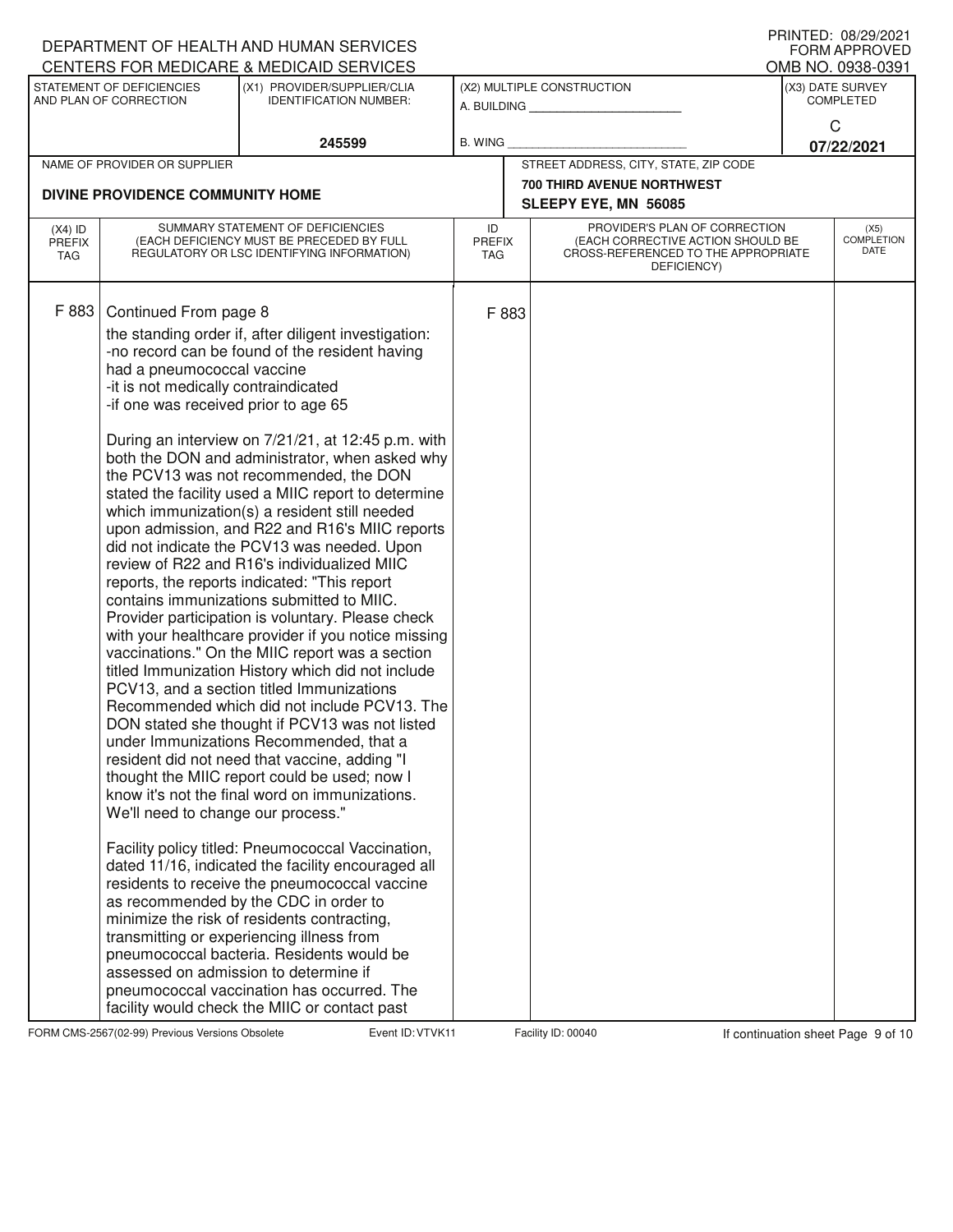|                            |                                                                                                                                                       | DEPARTMENT OF HEALTH AND HUMAN SERVICES                                                                                                                                                           |                            |       |                                                                                                                          | FORM APPROVED                     |
|----------------------------|-------------------------------------------------------------------------------------------------------------------------------------------------------|---------------------------------------------------------------------------------------------------------------------------------------------------------------------------------------------------|----------------------------|-------|--------------------------------------------------------------------------------------------------------------------------|-----------------------------------|
|                            |                                                                                                                                                       | CENTERS FOR MEDICARE & MEDICAID SERVICES                                                                                                                                                          |                            |       |                                                                                                                          | OMB NO. 0938-0391                 |
|                            | STATEMENT OF DEFICIENCIES<br>AND PLAN OF CORRECTION                                                                                                   | (X1) PROVIDER/SUPPLIER/CLIA<br><b>IDENTIFICATION NUMBER:</b>                                                                                                                                      |                            |       | (X2) MULTIPLE CONSTRUCTION<br>A. BUILDING <b>A.</b> BUILDING                                                             | (X3) DATE SURVEY<br>COMPLETED     |
|                            |                                                                                                                                                       | 245599                                                                                                                                                                                            | <b>B. WING</b>             |       |                                                                                                                          | $\mathsf C$<br>07/22/2021         |
|                            | NAME OF PROVIDER OR SUPPLIER                                                                                                                          |                                                                                                                                                                                                   |                            |       | STREET ADDRESS, CITY, STATE, ZIP CODE                                                                                    |                                   |
|                            |                                                                                                                                                       |                                                                                                                                                                                                   |                            |       | 700 THIRD AVENUE NORTHWEST                                                                                               |                                   |
|                            | DIVINE PROVIDENCE COMMUNITY HOME                                                                                                                      |                                                                                                                                                                                                   |                            |       | SLEEPY EYE, MN 56085                                                                                                     |                                   |
| $(X4)$ ID<br>PREFIX<br>TAG |                                                                                                                                                       | SUMMARY STATEMENT OF DEFICIENCIES<br>(EACH DEFICIENCY MUST BE PRECEDED BY FULL<br>REGULATORY OR LSC IDENTIFYING INFORMATION)                                                                      | ID<br>PREFIX<br><b>TAG</b> |       | PROVIDER'S PLAN OF CORRECTION<br>(EACH CORRECTIVE ACTION SHOULD BE<br>CROSS-REFERENCED TO THE APPROPRIATE<br>DEFICIENCY) | (X5)<br><b>COMPLETION</b><br>DATE |
| F 883                      | Continued From page 9<br>investigation:<br>had a pneumococcal vaccine<br>-it is not medically contraindicated<br>-if one was received prior to age 65 | providers to access this information. The<br>pneumococcal vaccination would be encouraged<br>according to the standing order if, after diligent<br>-no record can be found of the resident having |                            | F 883 |                                                                                                                          |                                   |

FORM CMS-2567(02-99) Previous Versions Obsolete Variation School Event ID: VTVK11 Facility ID: 00040 If continuation sheet Page 10 of 10

DEPARTMENT OF HEALTH AND HUMAN SERVICES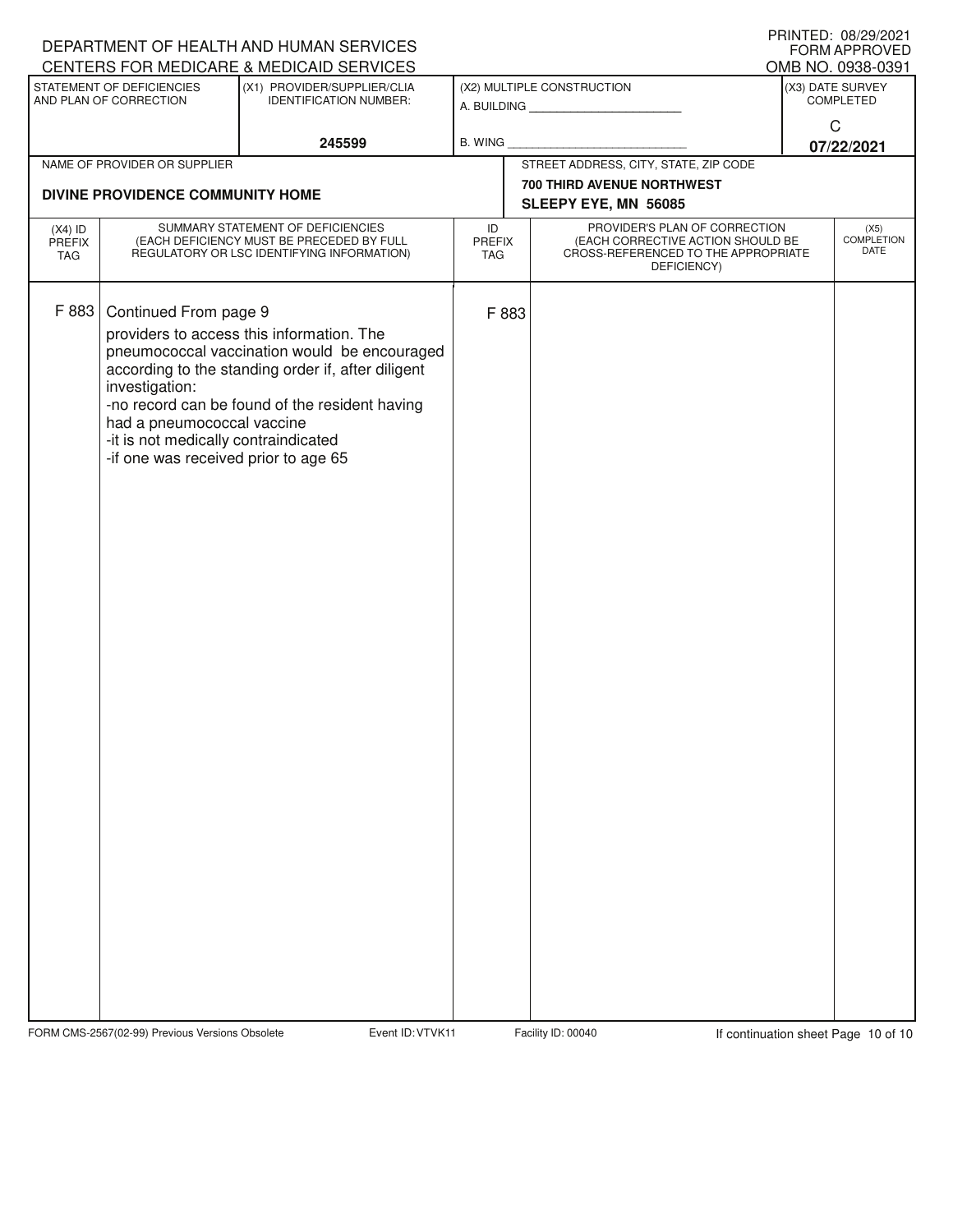|                                          |                                                                                                                                                   | DEPARTMENT OF HEALTH AND HUMAN SERVICES                                                                                                                                                                                                                                                                                                                                                                                                                                                                                                                                                                                                                                                                                                                                                                                                                                                                                                                                                                                                                                                             |                            |       | F5599031                                                                                                                 |                                      | FRINTED. VOIZIIZUZT<br><b>FORM APPROVED</b> |
|------------------------------------------|---------------------------------------------------------------------------------------------------------------------------------------------------|-----------------------------------------------------------------------------------------------------------------------------------------------------------------------------------------------------------------------------------------------------------------------------------------------------------------------------------------------------------------------------------------------------------------------------------------------------------------------------------------------------------------------------------------------------------------------------------------------------------------------------------------------------------------------------------------------------------------------------------------------------------------------------------------------------------------------------------------------------------------------------------------------------------------------------------------------------------------------------------------------------------------------------------------------------------------------------------------------------|----------------------------|-------|--------------------------------------------------------------------------------------------------------------------------|--------------------------------------|---------------------------------------------|
|                                          |                                                                                                                                                   | CENTERS FOR MEDICARE & MEDICAID SERVICES                                                                                                                                                                                                                                                                                                                                                                                                                                                                                                                                                                                                                                                                                                                                                                                                                                                                                                                                                                                                                                                            |                            |       |                                                                                                                          |                                      | OMB NO. 0938-0391                           |
|                                          | STATEMENT OF DEFICIENCIES<br>AND PLAN OF CORRECTION                                                                                               | (X1) PROVIDER/SUPPLIER/CLIA<br><b>IDENTIFICATION NUMBER:</b>                                                                                                                                                                                                                                                                                                                                                                                                                                                                                                                                                                                                                                                                                                                                                                                                                                                                                                                                                                                                                                        |                            |       | (X2) MULTIPLE CONSTRUCTION<br>A. BUILDING 01 - MAIN BUILDING 01                                                          | (X3) DATE SURVEY<br><b>COMPLETED</b> |                                             |
|                                          |                                                                                                                                                   | 245599                                                                                                                                                                                                                                                                                                                                                                                                                                                                                                                                                                                                                                                                                                                                                                                                                                                                                                                                                                                                                                                                                              | <b>B. WING</b>             |       |                                                                                                                          |                                      | 07/29/2021                                  |
|                                          | NAME OF PROVIDER OR SUPPLIER                                                                                                                      |                                                                                                                                                                                                                                                                                                                                                                                                                                                                                                                                                                                                                                                                                                                                                                                                                                                                                                                                                                                                                                                                                                     |                            |       | STREET ADDRESS, CITY, STATE, ZIP CODE                                                                                    |                                      |                                             |
|                                          | DIVINE PROVIDENCE COMMUNITY HOME                                                                                                                  |                                                                                                                                                                                                                                                                                                                                                                                                                                                                                                                                                                                                                                                                                                                                                                                                                                                                                                                                                                                                                                                                                                     |                            |       | <b>700 THIRD AVENUE NORTHWEST</b><br>SLEEPY EYE, MN 56085                                                                |                                      |                                             |
| $(X4)$ ID<br><b>PREFIX</b><br><b>TAG</b> |                                                                                                                                                   | SUMMARY STATEMENT OF DEFICIENCIES<br>(EACH DEFICIENCY MUST BE PRECEDED BY FULL<br>REGULATORY OR LSC IDENTIFYING INFORMATION)                                                                                                                                                                                                                                                                                                                                                                                                                                                                                                                                                                                                                                                                                                                                                                                                                                                                                                                                                                        | ID<br><b>PREFIX</b><br>TAG |       | PROVIDER'S PLAN OF CORRECTION<br>(EACH CORRECTIVE ACTION SHOULD BE<br>CROSS-REFERENCED TO THE APPROPRIATE<br>DEFICIENCY) |                                      | (X5)<br><b>COMPLETION</b><br>DATE           |
| K 000                                    | <b>INITIAL COMMENTS</b>                                                                                                                           |                                                                                                                                                                                                                                                                                                                                                                                                                                                                                                                                                                                                                                                                                                                                                                                                                                                                                                                                                                                                                                                                                                     |                            | K 000 |                                                                                                                          |                                      |                                             |
|                                          | <b>FIRE SAFETY</b>                                                                                                                                |                                                                                                                                                                                                                                                                                                                                                                                                                                                                                                                                                                                                                                                                                                                                                                                                                                                                                                                                                                                                                                                                                                     |                            |       |                                                                                                                          |                                      |                                             |
|                                          | NFPA 99, Health Care Facilities Code.<br>CONDUCTED TO VALIDATE THAT<br>PLEASE RETURN THE PLAN OF<br>DEFICIENCIES (K-TAGS) TO:<br>IS NOT REQUIRED. | An annual Life Safety Code survey was<br>conducted by the Minnesota Department of<br>Public Safety, State Fire Marshal Division on<br>07/29/2021. At the time of this survey, Divine<br>Providence Community Home was found not in<br>compliance with the requirements for participation<br>in Medicare/Medicaid at 42 CFR, Subpart<br>483.70(a), Life Safety from Fire, and the 2012<br>edition of National Fire Protection Association<br>(NFPA) 101, Life Safety Code (LSC), Chapter 19<br>Existing Health Care and the 2012 edition of<br>THE FACILITY'S POC WILL SERVE AS YOUR<br>ALLEGATION OF COMPLIANCE UPON THE<br>DEPARTMENT'S ACCEPTANCE, YOUR<br>SIGNATURE AT THE BOTTOM OF THE FIRST<br>PAGE OF THE CMS-2567 FORM WILL BE<br>USED AS VERIFICATION OF COMPLIANCE.<br>UPON RECEIPT OF AN ACCEPTABLE POC, AN<br>ONSITE REVISIT OF YOUR FACILITY MAY BE<br>SUBSTANTIAL COMPLIANCE WITH THE<br>REGULATIONS HAS BEEN ATTAINED IN<br>ACCORDANCE WITH YOUR VERIFICATION.<br>CORRECTION FOR THE FIRE SAFETY<br>IF PARTICIPATING IN THE E-POC PROCESS, A<br>PAPER COPY OF THE PLAN OF CORRECTION |                            |       |                                                                                                                          |                                      |                                             |
|                                          |                                                                                                                                                   | LABORATORY DIRECTOR'S OR PROVIDER/SUPPLIER REPRESENTATIVE'S SIGNATURE                                                                                                                                                                                                                                                                                                                                                                                                                                                                                                                                                                                                                                                                                                                                                                                                                                                                                                                                                                                                                               |                            |       | <b>TITLE</b>                                                                                                             |                                      | (X6) DATE                                   |
|                                          | <b>Electronically Signed</b>                                                                                                                      |                                                                                                                                                                                                                                                                                                                                                                                                                                                                                                                                                                                                                                                                                                                                                                                                                                                                                                                                                                                                                                                                                                     |                            |       |                                                                                                                          |                                      | 08/18/2021                                  |

Any deficiency statement ending with an asterisk (\*) denotes a deficiency which the institution may be excused from correcting providing it is determined that other safeguards provide sufficient protection to the patients. (See instructions.) Except for nursing homes, the findings stated above are disclosable 90 days following the date of survey whether or not a plan of correction is provided. For nursing homes, the above findings and plans of correction are disclosable 14 days following the date these documents are made available to the facility. If deficiencies are cited, an approved plan of correction is requisite to continued program participation.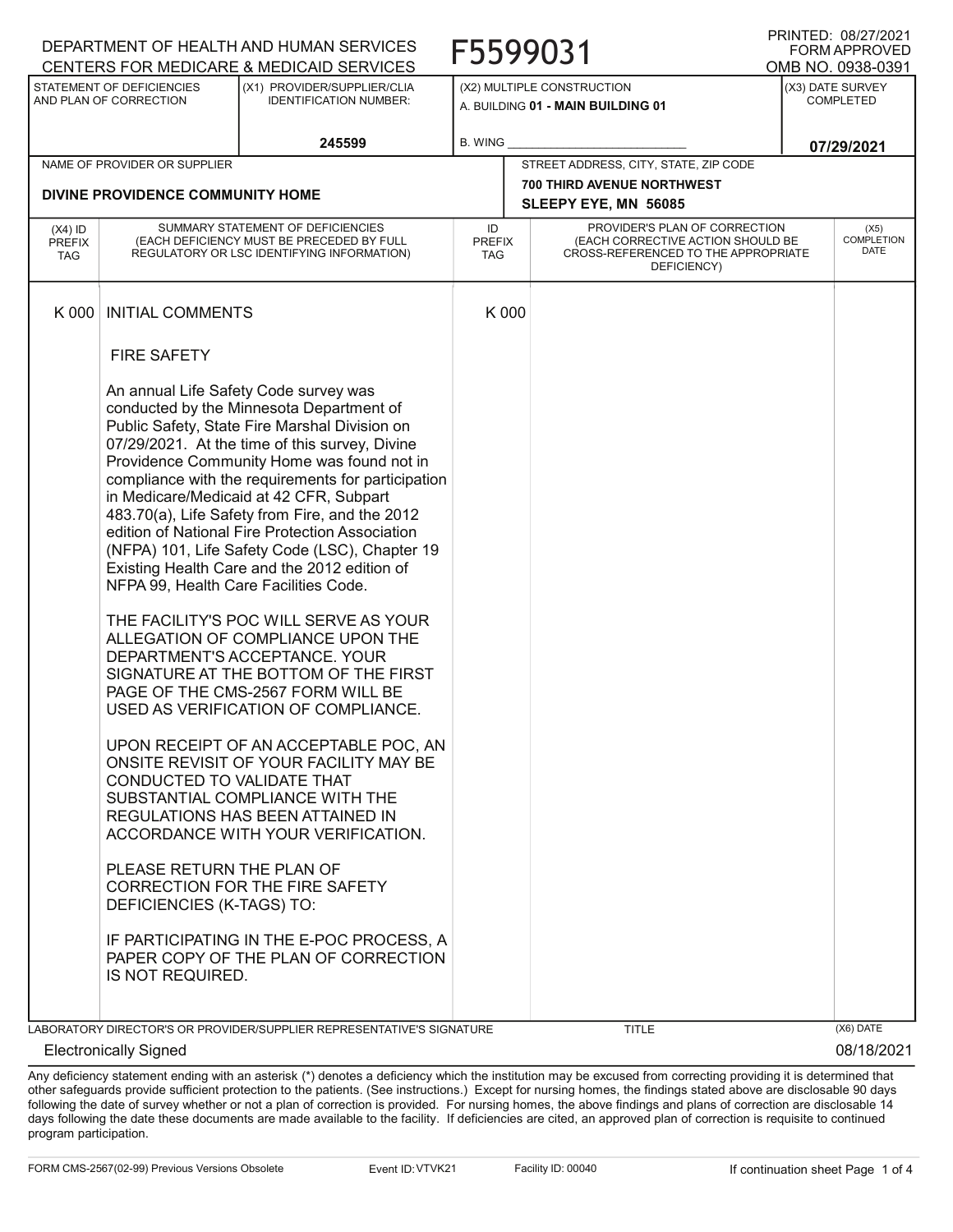|                                                                                                                                                                                                                                                              | DEPARTMENT OF HEALTH AND HUMAN SERVICES<br>CENTERS FOR MEDICARE & MEDICAID SERVICES                                                                                                                                                                                                                                                                                                                                                                                                                                                                                                                                                                                                                                                                                                                                                                                                                                                                                                                                                                                   |                            |       | <b>PRINTED: 08/2//2021</b><br><b>FORM APPROVED</b>                                                                       |                                       |                                   |
|--------------------------------------------------------------------------------------------------------------------------------------------------------------------------------------------------------------------------------------------------------------|-----------------------------------------------------------------------------------------------------------------------------------------------------------------------------------------------------------------------------------------------------------------------------------------------------------------------------------------------------------------------------------------------------------------------------------------------------------------------------------------------------------------------------------------------------------------------------------------------------------------------------------------------------------------------------------------------------------------------------------------------------------------------------------------------------------------------------------------------------------------------------------------------------------------------------------------------------------------------------------------------------------------------------------------------------------------------|----------------------------|-------|--------------------------------------------------------------------------------------------------------------------------|---------------------------------------|-----------------------------------|
| STATEMENT OF DEFICIENCIES                                                                                                                                                                                                                                    | (X1) PROVIDER/SUPPLIER/CLIA                                                                                                                                                                                                                                                                                                                                                                                                                                                                                                                                                                                                                                                                                                                                                                                                                                                                                                                                                                                                                                           |                            |       | (X2) MULTIPLE CONSTRUCTION                                                                                               | OMB NO. 0938-0391<br>(X3) DATE SURVEY |                                   |
| AND PLAN OF CORRECTION                                                                                                                                                                                                                                       | <b>IDENTIFICATION NUMBER:</b>                                                                                                                                                                                                                                                                                                                                                                                                                                                                                                                                                                                                                                                                                                                                                                                                                                                                                                                                                                                                                                         |                            |       | A. BUILDING 01 - MAIN BUILDING 01                                                                                        | <b>COMPLETED</b>                      |                                   |
|                                                                                                                                                                                                                                                              | 245599                                                                                                                                                                                                                                                                                                                                                                                                                                                                                                                                                                                                                                                                                                                                                                                                                                                                                                                                                                                                                                                                | <b>B. WING</b>             |       |                                                                                                                          |                                       | 07/29/2021                        |
| NAME OF PROVIDER OR SUPPLIER                                                                                                                                                                                                                                 |                                                                                                                                                                                                                                                                                                                                                                                                                                                                                                                                                                                                                                                                                                                                                                                                                                                                                                                                                                                                                                                                       |                            |       | STREET ADDRESS, CITY, STATE, ZIP CODE                                                                                    |                                       |                                   |
| DIVINE PROVIDENCE COMMUNITY HOME                                                                                                                                                                                                                             |                                                                                                                                                                                                                                                                                                                                                                                                                                                                                                                                                                                                                                                                                                                                                                                                                                                                                                                                                                                                                                                                       |                            |       | <b>700 THIRD AVENUE NORTHWEST</b><br>SLEEPY EYE, MN 56085                                                                |                                       |                                   |
| $(X4)$ ID<br>PREFIX<br>TAG                                                                                                                                                                                                                                   | SUMMARY STATEMENT OF DEFICIENCIES<br>(EACH DEFICIENCY MUST BE PRECEDED BY FULL<br>REGULATORY OR LSC IDENTIFYING INFORMATION)                                                                                                                                                                                                                                                                                                                                                                                                                                                                                                                                                                                                                                                                                                                                                                                                                                                                                                                                          | ID<br><b>PREFIX</b><br>TAG |       | PROVIDER'S PLAN OF CORRECTION<br>(EACH CORRECTIVE ACTION SHOULD BE<br>CROSS-REFERENCED TO THE APPROPRIATE<br>DEFICIENCY) |                                       | (X5)<br><b>COMPLETION</b><br>DATE |
| K 000<br>Continued From page 1<br><b>Healthcare Fire Inspections</b><br><b>State Fire Marshal Division</b><br>445 Minnesota St., Suite 145<br>St. Paul, MN 55101-5145, OR<br>By email to:<br>FOLLOWING INFORMATION:<br>3.<br>sustained.<br>5.<br>the remedy. | FM.HC.Inspections@state.mn.us<br>THE PLAN OF CORRECTION FOR EACH<br>DEFICIENCY MUST INCLUDE ALL OF THE<br>1. A detailed description of the corrective action<br>taken or planned to correct the deficiency.<br>2. Address the measures that will be put in<br>place to ensure the deficiency does not reoccur.<br>Indicate how the facility plans to monitor<br>future performance to ensure solutions are<br>4. Identify who is responsible for the corrective<br>actions and monitoring of compliance.<br>The actual or proposed date for completion of<br>Divine Providence Community Home is a<br>one-story building with no basement. The building<br>was constructed in 1993, and was determined to<br>be of Type II(111) construction. The building is<br>fully fire sprinkler protected throughout.<br>The facility has a fire alarm system with smoke<br>detection in the corridors and spaces open to the<br>corridors which is monitored for automatic fire<br>department notification. The facility also has<br>automatic smoke detection in all Resident |                            | K 000 |                                                                                                                          |                                       |                                   |

FORM CMS-2567(02-99) Previous Versions Obsolete Variation Shoete Event ID: VTVK21 Facility ID: 00040 If continuation sheet Page 2 of 4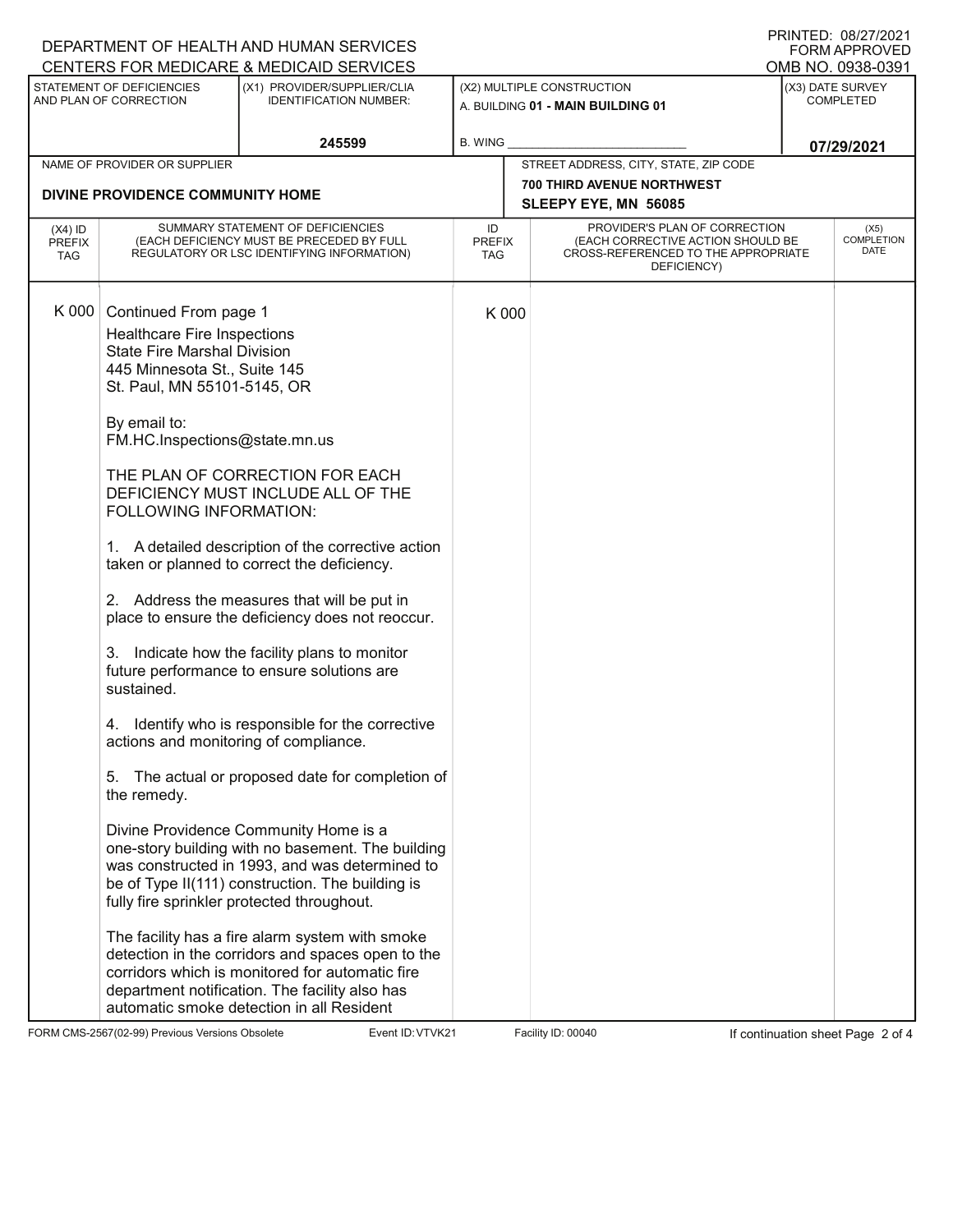|                                                                                                                     |                                                              | DEPARTMENT OF HEALTH AND HUMAN SERVICES<br>CENTERS FOR MEDICARE & MEDICAID SERVICES                                                                                                                                                                                                                                                                                                                                                                                                                                 |                                                                 |                                                                                                                                                                                                                                   |  | PRINTED: 08/27/2021<br><b>FORM APPROVED</b><br>OMB NO. 0938-0391 |
|---------------------------------------------------------------------------------------------------------------------|--------------------------------------------------------------|---------------------------------------------------------------------------------------------------------------------------------------------------------------------------------------------------------------------------------------------------------------------------------------------------------------------------------------------------------------------------------------------------------------------------------------------------------------------------------------------------------------------|-----------------------------------------------------------------|-----------------------------------------------------------------------------------------------------------------------------------------------------------------------------------------------------------------------------------|--|------------------------------------------------------------------|
| STATEMENT OF DEFICIENCIES<br>(X1) PROVIDER/SUPPLIER/CLIA<br>AND PLAN OF CORRECTION<br><b>IDENTIFICATION NUMBER:</b> |                                                              |                                                                                                                                                                                                                                                                                                                                                                                                                                                                                                                     | (X2) MULTIPLE CONSTRUCTION<br>A. BUILDING 01 - MAIN BUILDING 01 | (X3) DATE SURVEY<br><b>COMPLETED</b>                                                                                                                                                                                              |  |                                                                  |
|                                                                                                                     |                                                              | 245599                                                                                                                                                                                                                                                                                                                                                                                                                                                                                                              | <b>B. WING</b>                                                  |                                                                                                                                                                                                                                   |  | 07/29/2021                                                       |
| NAME OF PROVIDER OR SUPPLIER                                                                                        |                                                              |                                                                                                                                                                                                                                                                                                                                                                                                                                                                                                                     |                                                                 | STREET ADDRESS, CITY, STATE, ZIP CODE                                                                                                                                                                                             |  |                                                                  |
|                                                                                                                     | DIVINE PROVIDENCE COMMUNITY HOME                             |                                                                                                                                                                                                                                                                                                                                                                                                                                                                                                                     |                                                                 | <b>700 THIRD AVENUE NORTHWEST</b><br>SLEEPY EYE, MN 56085                                                                                                                                                                         |  |                                                                  |
| $(X4)$ ID<br><b>PREFIX</b><br><b>TAG</b>                                                                            |                                                              | SUMMARY STATEMENT OF DEFICIENCIES<br>(EACH DEFICIENCY MUST BE PRECEDED BY FULL<br>REGULATORY OR LSC IDENTIFYING INFORMATION)                                                                                                                                                                                                                                                                                                                                                                                        | ID<br><b>PREFIX</b><br>TAG                                      | PROVIDER'S PLAN OF CORRECTION<br>(EACH CORRECTIVE ACTION SHOULD BE<br>CROSS-REFERENCED TO THE APPROPRIATE<br>DEFICIENCY)                                                                                                          |  | (X5)<br><b>COMPLETION</b><br>DATE                                |
| K 000                                                                                                               | Continued From page 2<br>Rooms.                              |                                                                                                                                                                                                                                                                                                                                                                                                                                                                                                                     | K 000                                                           |                                                                                                                                                                                                                                   |  |                                                                  |
|                                                                                                                     | census of 40 at the time of the survey.                      | The facility has a capacity of 58 beds and had a                                                                                                                                                                                                                                                                                                                                                                                                                                                                    |                                                                 |                                                                                                                                                                                                                                   |  |                                                                  |
| K353<br>$SS = D$                                                                                                    | NOT MET as evidenced by:<br>CFR(s): NFPA 101                 | The requirement at 42 CFR, Subpart 483.70(a) is<br>Sprinkler System - Maintenance and Testing                                                                                                                                                                                                                                                                                                                                                                                                                       | K 353                                                           |                                                                                                                                                                                                                                   |  | 8/18/21                                                          |
|                                                                                                                     | available.                                                   | Sprinkler System - Maintenance and Testing<br>Automatic sprinkler and standpipe systems are<br>inspected, tested, and maintained in accordance<br>with NFPA 25, Standard for the Inspection,<br>Testing, and Maintaining of Water-based Fire<br>Protection Systems. Records of system design,<br>maintenance, inspection and testing are<br>maintained in a secure location and readily<br>a) Date sprinkler system last checked                                                                                    |                                                                 |                                                                                                                                                                                                                                   |  |                                                                  |
|                                                                                                                     | b) Who provided system test<br>c) Water system supply source |                                                                                                                                                                                                                                                                                                                                                                                                                                                                                                                     |                                                                 |                                                                                                                                                                                                                                   |  |                                                                  |
|                                                                                                                     | system.<br>9.7.5, 9.7.7, 9.7.8, and NFPA 25<br>by:           | Provide in REMARKS information on coverage for<br>any non-required or partial automatic sprinkler<br>This REQUIREMENT is not met as evidenced<br>Based on observation and staff interview the<br>facility failed to maintain the automatic sprinkler<br>system per NFPA 101 (2012 edition), Life Safety<br>Code, sections 9.7.5, 9.7.7, and 9.7.8, and NFPA<br>25 (2011 edition), Standard for the Inspection,<br>Testing, and Maintenance of Water-Based Fire<br>Protection Systems, section 5.2.5. This deficient |                                                                 | The 3rd quarter 2021 automatic sprinkler<br>system annual inspection was completed<br>and documented on July 15,<br>2021.Sprinkler system inspections will be<br>completed each quarter.<br>Fire Sprinkler System Policy created. |  |                                                                  |

FORM CMS-2567(02-99) Previous Versions Obsolete Variation School Event ID: VTVK21 Facility ID: 00040 If continuation sheet Page 3 of 4